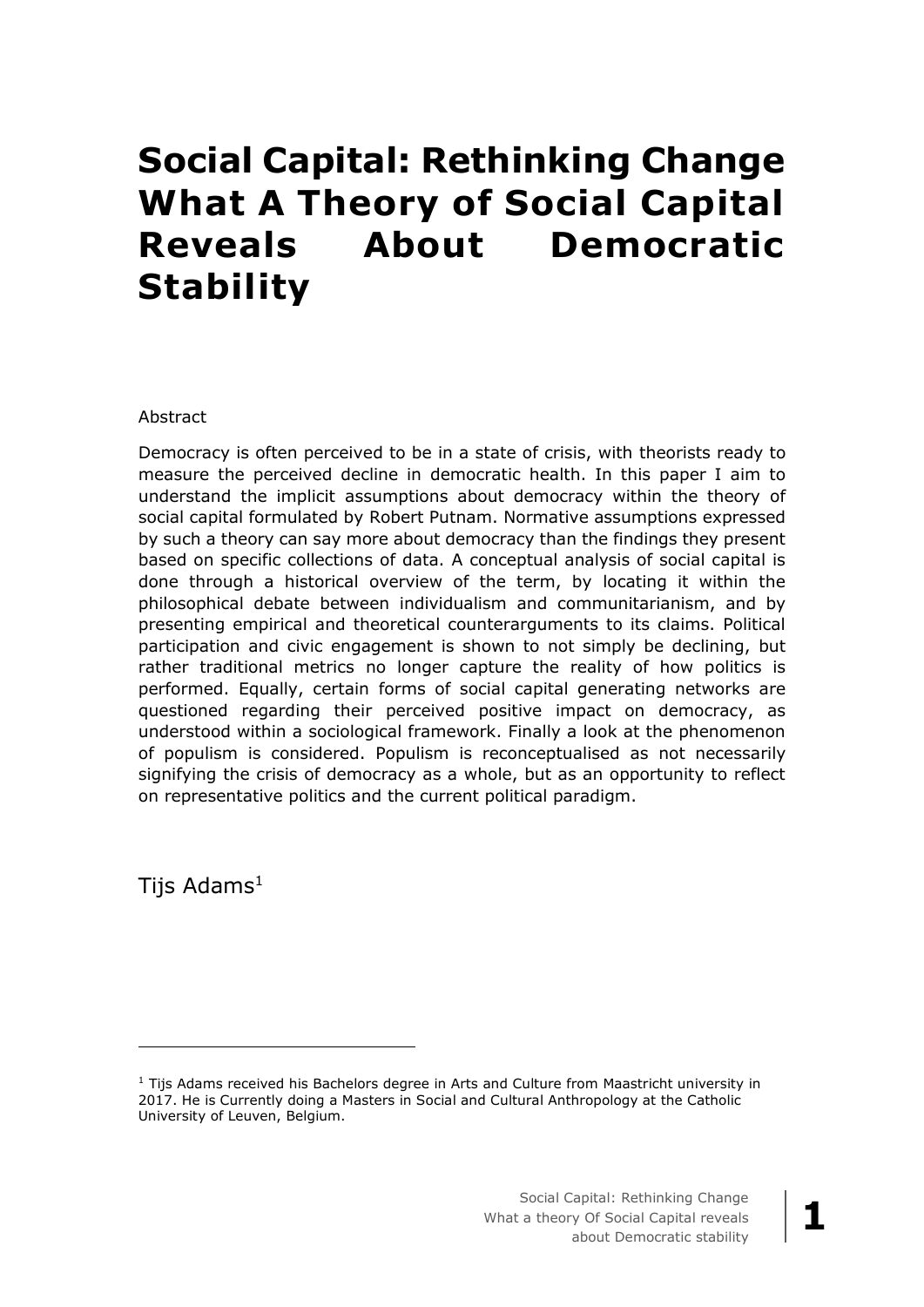### 1. Introduction

"Enlightenment is man's emergence from his self-imposed nonage. Nonage is the inability to use one's own understanding without another's guidance. This nonage is self-imposed if its cause lies not in lack of understanding but in indecision and lack of courage to use one's own mind without another's guidance. *Dare to know!* (*Sapere aude.*) "Have the courage to use your own understanding," is therefore the motto of the enlightenment."<sup>2</sup>

#### - Immanuel Kant, 1784

In the western world, there are few who do not endorse democracy as the best viable form of governance. Nevertheless, many readily claim that in its current embodiment democracy is not functioning as it should. Scholars eagerly formulate theories about why this might be the case and provide vast amounts of evidence to defend their claims. It is precisely those theories, both on the theoretical and empirical level that I will examine in this chapter. Within any theory about why a democracy is failing there are implicit normative assumptions about what, conversely, a healthy *should* look like. This then brings up the question whether an ideal form of democracy ultimately exists. Does it necessarily include a representational system in which elected politicians voice the concerns of their constituents? Which values are more important for democratic citizens, liberty and/or equality, and what is the relationship between the individual and groups in a democratic nation? Yet before any proclamations about the future of democratic governance can be made, tentative though they may be, it is helpful to look back to when democracy made its reappearance into the Western political arena during the nineteenth century. It was also during this period from which the quote of Immanuel Kant comes, reflecting the intellectual spirit of the Enlightenment in which traditional societies slowly gave way to individual rights and increased pressures for legal recognition of all citizens. These changes set the scene for democratization processes throughout Europe and beyond.

In *Democracy in America* (2003) Alexis de Tocqueville recollected his travels to the, then still young, United States, where he believed the democratic project was implemented most successfully. Disillusioned by the terror of the French Revolution, Tocqueville saw in America a successful formula for keeping the potentially violent forces within democracy in check, and to this day his work remains strongly influential. Political scientists and sociologists alike often use it to justify claims on the state of contemporary democracy, though often they rely on specific interpretations of Tocqueville's work, as evidenced by people along the entire range of the political spectrum being able to use his arguments. Which interpretations of Tocqueville are used, and whether these

<sup>&</sup>lt;http://www.columbia.edu/acis/ets/CCREAD/etscc/kant.html>



 $\overline{a}$ 

 $2$  Retrieved on May 30<sup>th</sup>, 2017 from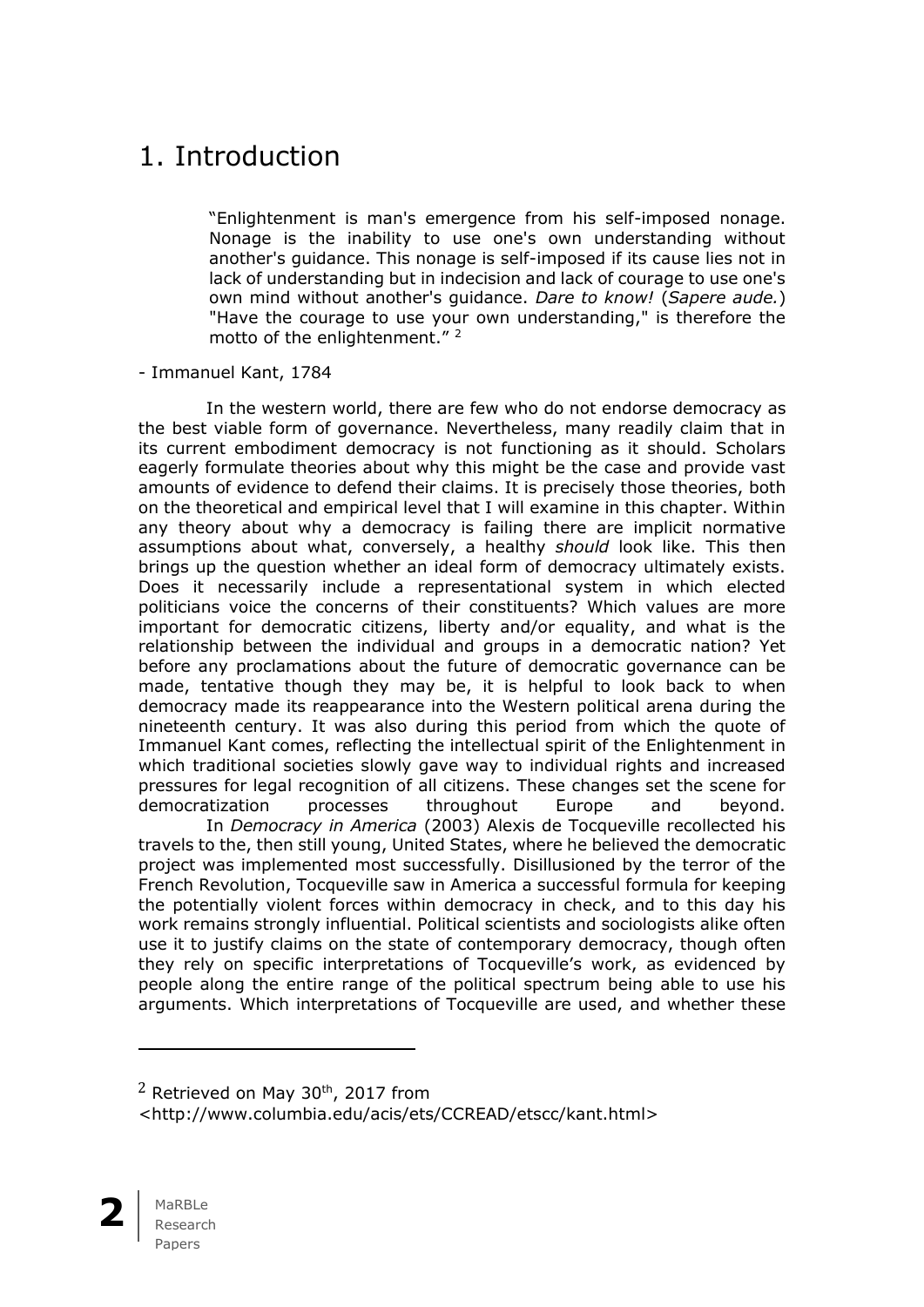even remain relevant 150 years after they were written, is an equally relevant question when it comes to any analysis of democracy. One such theory that I will look at is that of social capital, with a particular focus on Robert Putnam's theory of social capital as presented in the book *Bowling Alone* (1995). Putnam analyses the state of social capital in America, which he claims to be in decline, warning that this threatens continued democratic stability. The main research question of this chapter follows from this, namely, what normative assumptions underlie the social capital theory of Robert Putnam, who claims to diagnose the health of democracy, and what, if anything, can such a theory tell us about democracy itself? when the control of the control of the control of the control of the control of the control o

Putnam's work has inspired much debate, and in answering my question, I will look into those critics of his work, and also those who hold similar views. The first step in this conceptual analysis of social capital will include an investigation into what exactly Putnam asserts about social capital and how it relates to Democracy. Here a recollection of some of Tocqueville's main arguments will serve as a background for highlighting the history of the theory of social capital. From this I will look into the specific normative assumptions that I have identified as belonging to the philosophical debate between communitarians and individualists. Shlomo Avineri and Avner De-Shalit (1992) present an overview of the debate between communitarian scholars such as Michael Sandel and Charles Taylor, and individualists such as John Rawls and Marilyn Friedman. These authors provide such an overview that shows the varying aims and methods incorporated in theories analysing the state of democracy. From this debate I will look into the empirical research on which Putnam relies to highlight the supposed decline in social capital. Stolle, Hooghe, and Micheletti (2005) question the changing nature of social capital, as they identify new ways in which it is manifested in political participation, and from this they conceive of new variables to both measure and understand the changing nature of social capital.

From questioning how Social Capital is measured I analyse the theoretical arguments that relate it to democracy. Charles Tilly (2007), David Held (2006), and Bryan Turner (1993) all question Putnam's assumption that the trust emerging from social networks and norms of reciprocity, which social capital is said to entail, as they look into the relationship between trust and representative politics, and democratic governance in general. Finally I look at Simon Tormey (2015) who addresses the nature of representative politics and questions whether discontent with democracy is not simply directed at the current political paradigm. Paul Taggart (2004) and Margaret Canovan (1999) analyse the phenomenon of populism as it reflects much of the discontent of democracy that exists in the western world. They see populism as an opportunity to reflect on democratic values, and not solely as an antidemocratic movement. Social Capital theories have not been explicitly linked to populism, yet I believe that there is a strong correlation between those who see declining social capital as threat to democracy, and the concerns voiced by supposedly anti-democratic politicians and their supporters. By analysing the underlying normative assumptions of Putnam's theory on social capital and its relation to democracy, I ultimately aim to understand more about democracy itself.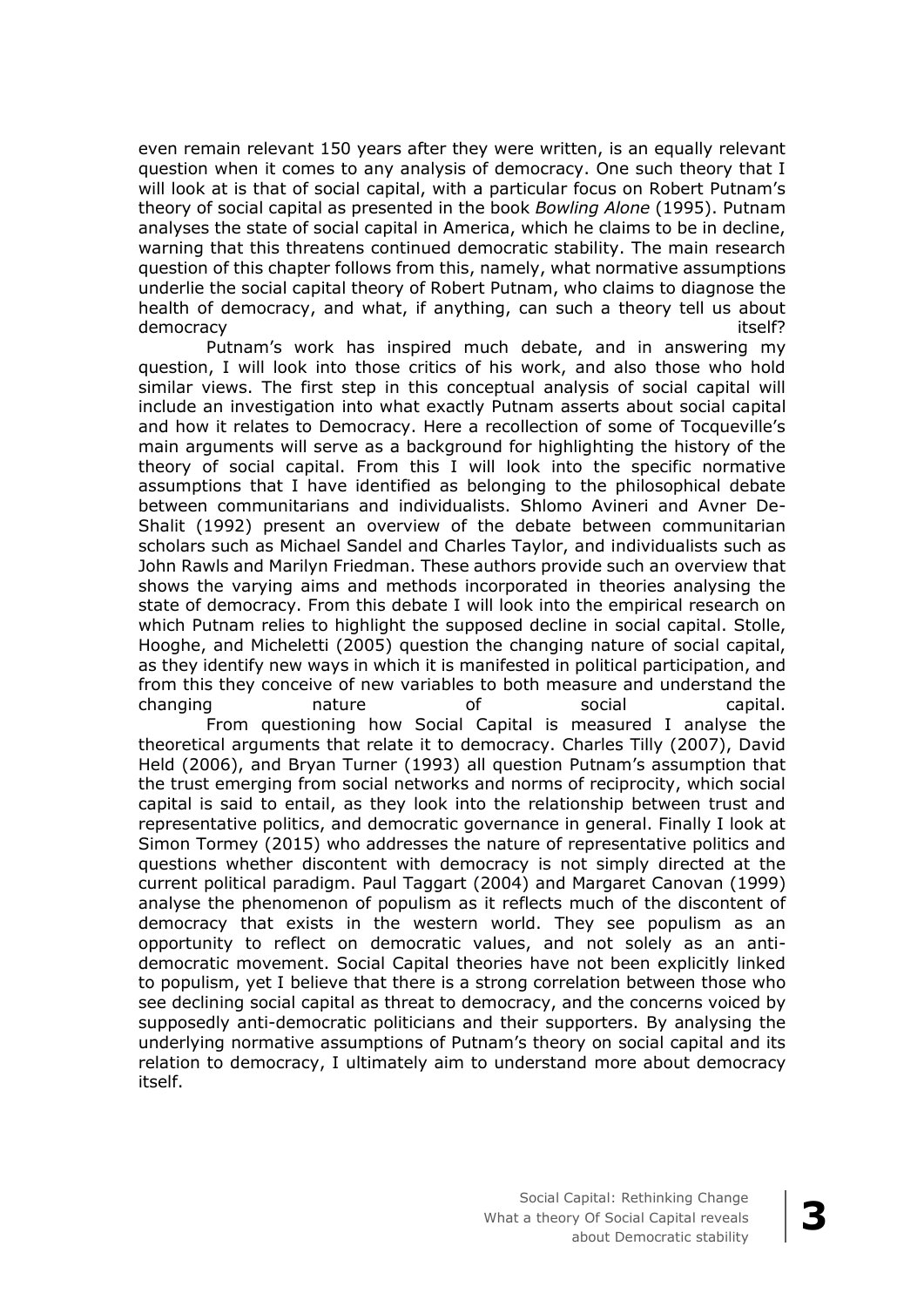# 2. Social Capital

### **2.1 The Origins of Social Capital**

"Is erosion of social capital an ineluctable consequence of modernity?" as Putnam asks at the end of *Bowling Alone* (1995, p. 367). Does the origin of the perceived decline in social capital lie in the Enlightenment, when traditional social ties were uprooted by progressive ideas such as democratic rule? The advent of modernity shaped our contemporary world, from the ways in which individuals conceive of themselves, to the organization of our political lives. Yet before such statements pertaining to the origins of declining social capital can be made, it is necessary to fully understand what a theory of social capital entails and, subsequently, how it relates to democracy. Though we now live in a globalized world marked by advanced telecommunications and information technologies that would hardly be recognizable to people of the nineteenth century, it is in that time period where an analysis of social capital begins. Though the term social capital had not been coined, Auguste Comte was formulating the new academic discipline of sociology, under which it is now studied.

The aim of this new science was to understand the natural, unchangeable laws that governed society, and ultimately eliminate the need for public debate, and ultimately dispersing with politics altogether (Malik, 2001, p. 92-93). Such a belief was made available through his positivist vision which saw science as containing "the key to social and moral problems", as it uncovered the "absolute truths of the laws of nature" (p. 93). This desire for certainty came after the French Revolution spiralled into terror, an event that also heavily influenced Tocqueville's work. In America, Tocqueville studied those social mores and political institutions which he believed to be important in the successful implementation of a democratic government. While the political institutions are a large factor in democracy's success, analysing them is beyond the scope of this chapter. Thus I limit my analysis to those nineteenth century American social norms as described by Tocqueville, who contends that before any institutional analysis "we must […] start by studying the social condition" (2003, p. 43). What exactly those social conditions were, and how they relate to contemporary theories of social capital is what I will now examine.

The lasting influence of Tocqueville on theories of social capital is due to the importance of the voluntary associations he constantly saw Americans joining.

> Americans of all ages, all stations in life, and all types of disposition are forever forming associations. There are not only commercial and industrial associations in which all take part, but others of a thousand different types – religious, moral, serious, futile, very general and very limited, immensely large and very minute …. Nothing in my view deserves more attention than the intellectual and moral associations in America.

(Tocqueville, 1835, as cited in Putnam, 2000, p. 48)

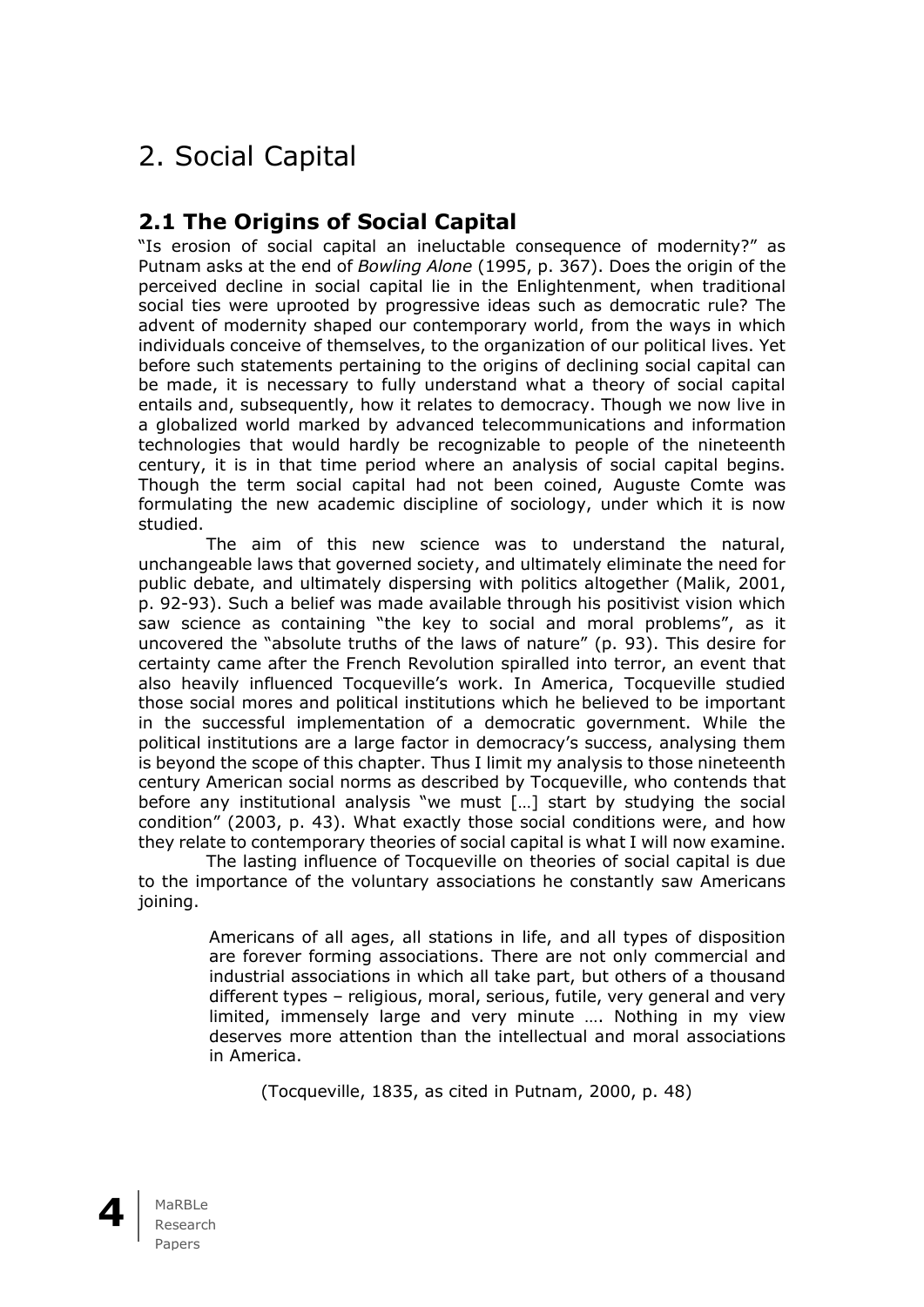Tocqueville assumed that "membership in associations [will] turn people into marginally better citizens by teaching them the routines of civilized conflict resolution as well as competent judgment about public affairs" (Putnam, 2002, p. 234). This was non-existent in traditional, aristocratic, and communityoriented society, which slowly gave way to a democratic, individualist society. The individualized democracy could take two forms according to Tocqueville; it could develop into a form of atomistic despotism, in which individuals are increasingly concerned with their own interests and have little concern for communal and public affairs, essentially leaving politics open for a small group of people to seize control. On the other hand, democracy could also become liberal, decentralized and participatory. Public-spirited mores and institutions of civil society would serve as a balance to the centrifugal force of democratic equality, which is what Tocqueville observed in America (p. 13). Putnam sees this importance of voluntary associationalism in terms of civic engagement, which, alongside political participation, he believes is a major contributing factor to the generation of social capital. Social capital, according to Putnam, is the "social networks and the norms of trust and reciprocity associated with them" (p. 5). Like both human and physical/financial capital, social capital is regarded as a measurable form of capital that can be beneficial to both the individual and the collective. Thus there is a strong similarity in how Tocqueville viewed associations in fostering mores that were conducive to a wellfunctioning democracy, and the norms or trust and reciprocity which Putnam identifies as resulting from social capital formed through civic engagement and<br>participation. participation.

As a concept, social capital has been coined numerous times during the twentieth century, before Putnam's conception, by scholars representing a diversity of disciplines. The first occurrence of the term was L. Judson Hanifan writing in 1916, who was convinced that the social, economic, and political problems of his community could be solved by strengthening the networks of solidarity amongst citizens. Social capital, Hanifan felt, would renew community involvement in order to sustain democracy and development, as it would promote the general improvement of the community's wellbeing. Six other instances of the term being invented took place during the twentieth century, by John Seely, Jane Jacobs, Glenn C. Loury, Pierre Bourdieu, Ekkehart Schlicht and James S. Coleman (Putnam, 2002, p. 5). I focus solely on Putnam's conception of social capital as he stresses that the characteristics of civil society, which are largely dependent on levels of social capital, "affect the health of our democracies, our communities, and ourselves" (p. 18). By focusing on the supposedly beneficial relationship between social capital and democratic governance, I thus aim to understand those normative assumptions regarding the form of a well-functioning, *healthy* democracy.

This is a highly relevant topic, as many believe democracy is currently *not healthy*, as evidenced by the success of populist politicians and antidemocratic sentiments that are apparent throughout society. Later in the chapter populism is discussed in more detail, but for now I use a wide understanding of populism as a reaction towards perceived individualism, internationalism, multiculturalism and the belief in progress (Canovan, 1999, p. 4). That such sentiments can hold root in society would be, according to Putnam, a result of the declining social capital that is taking place in most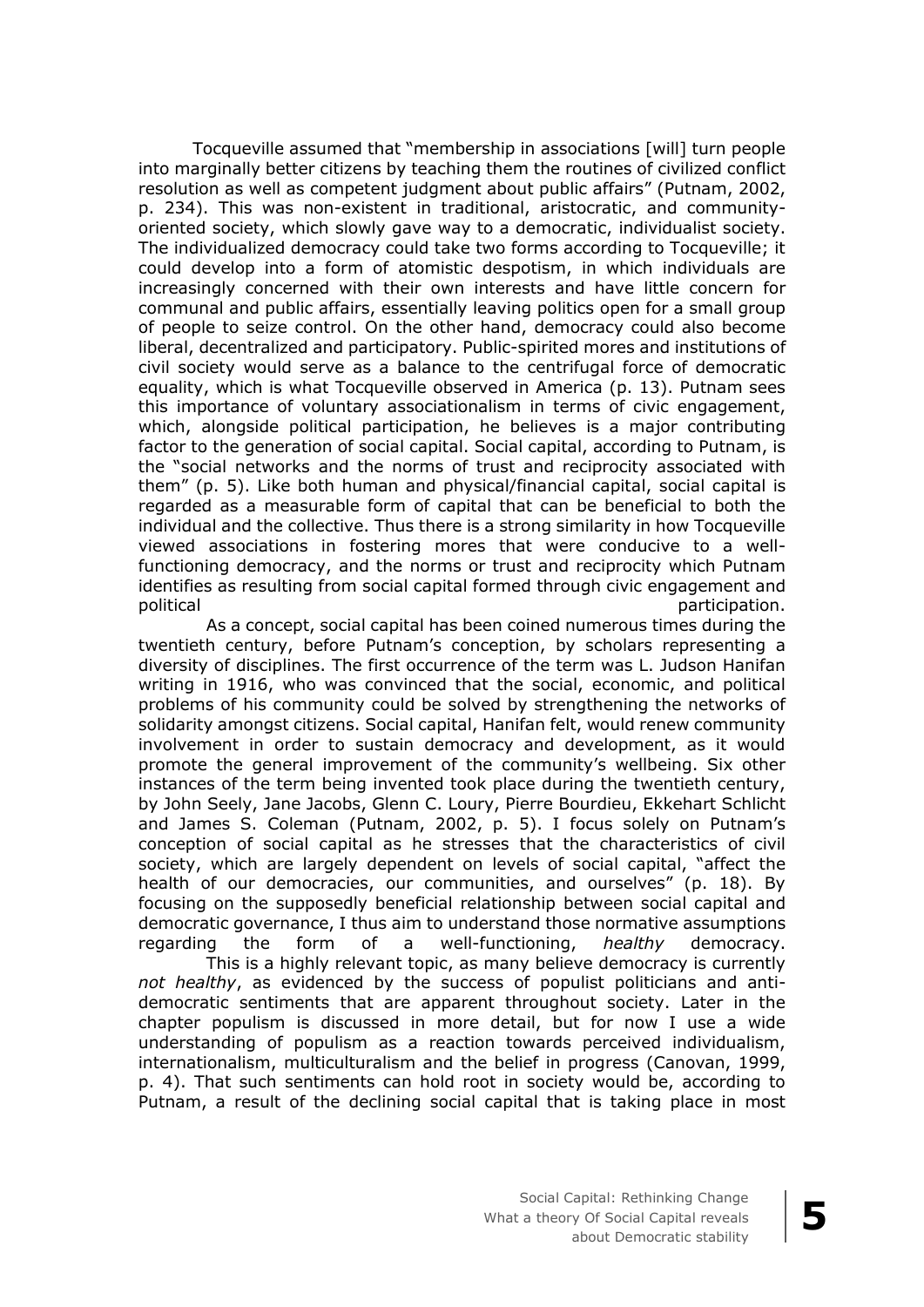western, advanced liberal democracies, and not simply in the United States (Putnam, 2002, p. 409). For this reason I extend the conclusions from *Bowling Alone*, as the effects of social capital are not limited to a specific time or space, though measurements may only reflect its state in specific communities.

### **2.2 Different Forms of Social Capital**

After having looked at the origins of social capital theories, I now turn to a more in-depth analysis of the specific contours, as it extends beyond simply the social connections within communities. Putnam presents evidence that eroding social capital has led to widespread discontent with liberal democracies' major institutions, including those of representative politics. The fundamental preconditions, both cultural and social, for effective democracy may have eroded as a result of the widespread process of civic disengagement. Putnam attempts to draw on empirical evidence to make these conclusions, but as he himself states, the "relevant characteristics of civil society - the contours of social capital - vary systematically over time and space" (2002, p. 6). Later I will look more in depth at how the indicators of social capital have been redefined to fit the changing conditions of contemporary society, but now I will look more at possible subdivisions within social capital, and how these relate to democracy. The associational landscape provides a highly uneven picture concerning both the social composition of the members and the coverage of substantive domains and issues. Their favourable impact on the quality of democratic governance must be limited by these biases and inequalities. To a large extent it is the interpretation of both the negative and positive aspects of social capital that determine whether the current models of measurement are seen as positive towards democratic governance.

This has led to debates between those who do not see measures of social capital as indicative of democratic stability, as well as scholars questioning exactly which forms produce positive externalities. Networks and norms might benefit those who belong – to the detriment of those who do not. Social capital might be the most prevalent among groups of people who are already advantaged, thereby widening political and economic inequalities between those groups and others who lack social capital. The basic question that must be asked is: Who benefits from social capital and who does not? Certain forms of social capital, according to Putnam, must therefore be good for social and democratic health, while others are, or threaten to be, destructive. Putnam offers four distinctions that exist in the debate on social capital.

The first distinction within social capital is that between *formal* and *informal* associations. Some associations, such as labour unions and parents' organizations are formally organized with extensive records of their operations and members (2002, p. 10). Historically such associations have been the focal point of research into social capital as they provide a stronger basis for empirical research. Informal associations range from gatherings at a café to playing a game of football. While Putnam recognizes that such forms "may be more instrumental than formal associations in achieving some valued purpose" (p. 10), they remain methodologically inconvenient as they do not keep extensive records on participants nor operations. *Thick* social capital versus *thin* social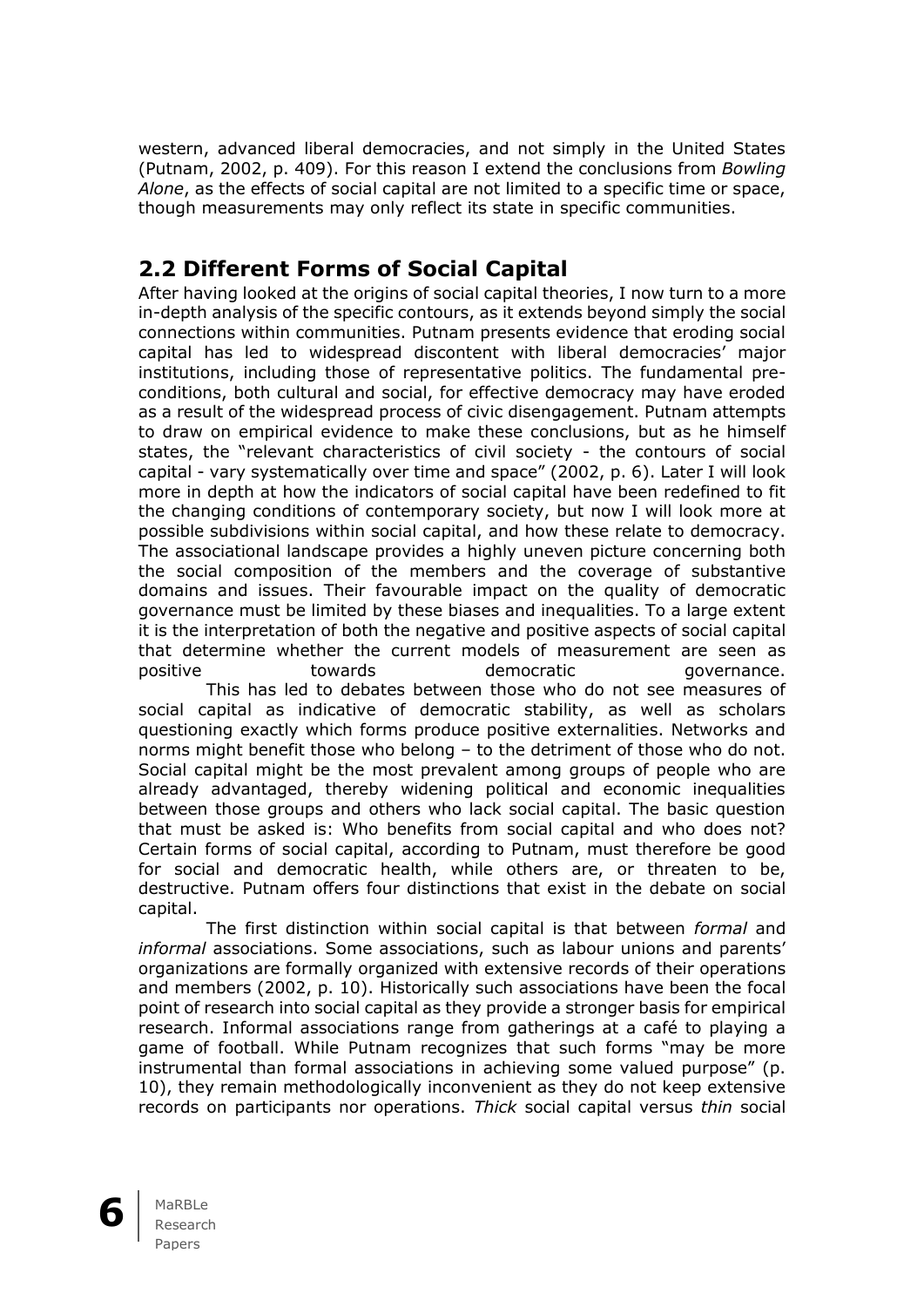capital constitutes the second division within Putnam's theory. Thick social capital is found in closely interwoven and multi stranded social networks, such as the family, or a group of workers whose relationship continues beyond working hours into such activities as going to the café together or attending the same religious centre (p. 10). Thick social capital is said to be more beneficial for social mobilization and social insurance. Thin social capital includes briefer, mostly invisible connections within a social network. Social networks are understood in a broad definition, as they include such interactions as smiling in a supermarket or chance encounters in an elevator. Such thin connections foster "broad norms of generalized reciprocity" and are "better for knitting a society together" (p. 11).

Third, there exists *inward-looking* and *outward-looking* social capital. Inward looking social capital is created within groups commonly organized "along class, gender, or ethnic lines and exists to preserve or strengthen the bonds of birth and circumstance" (p. 11). Inward-looking networks promote the interests of their members along material, social, or political lines, and include such groups as labour unions. Outward-looking networks perform the opposite task, as these are concerned with public goods and exist in charity organizations structured around altruistic beliefs. An example would include an environmental movement, or membership in the International Red Cross. Putnam's fourth and final distinction within social capital exists between *bridging* and *bonding* social capital. Bridging social capital entails those networks that connect people of different ethnicity, age, social class, and gender together, while bonding social capital occurs within such groups constituted by members who are alike (p. 11). Just as Putnam, I consider this an important distinction as "external effects of bridging networks are likely to be positive, while bonding networks […] are at greater risk of producing negative externalities" (p. 11). Groups rely on support from their members, though it is important for a heterogeneous society to have bridging networks that cross-cut such apparent distinctions. Bonding and bridging may exist within one association or group, such as a church group where members of the same religion can represent different social classes or ethnicities. It is important to note here that most associations and social networks are hybrids of all four distinctions, making it difficult to quantify changes and whether a certain form of social capital produces positive effects. Putnam claims that on the aggregate social capital is declining, and as a result there are negative consequences for democratic health, or: "The presence of social capital helps to make democracy work" (p. 190).

### **2.3 Trends in Social Capital**

From the onset it is important to note that social capital and well-functioning government institutions form a reciprocal relationship. The presence of high social capital fosters norms of trust and reciprocity which are reflected in the performance indicators of political institutions, whose presence in turn provides a fertile landscape for associations, which produce social capital, to flourish. Yet not all social capital contributes equally, as the fear that the new individualistic forms of civic engagement may be less productive to the pursuit of collective goals. Putnam believes the new forms are narrower, less bridging, and less focused on collective or public regarding purposes. They are, he concedes, more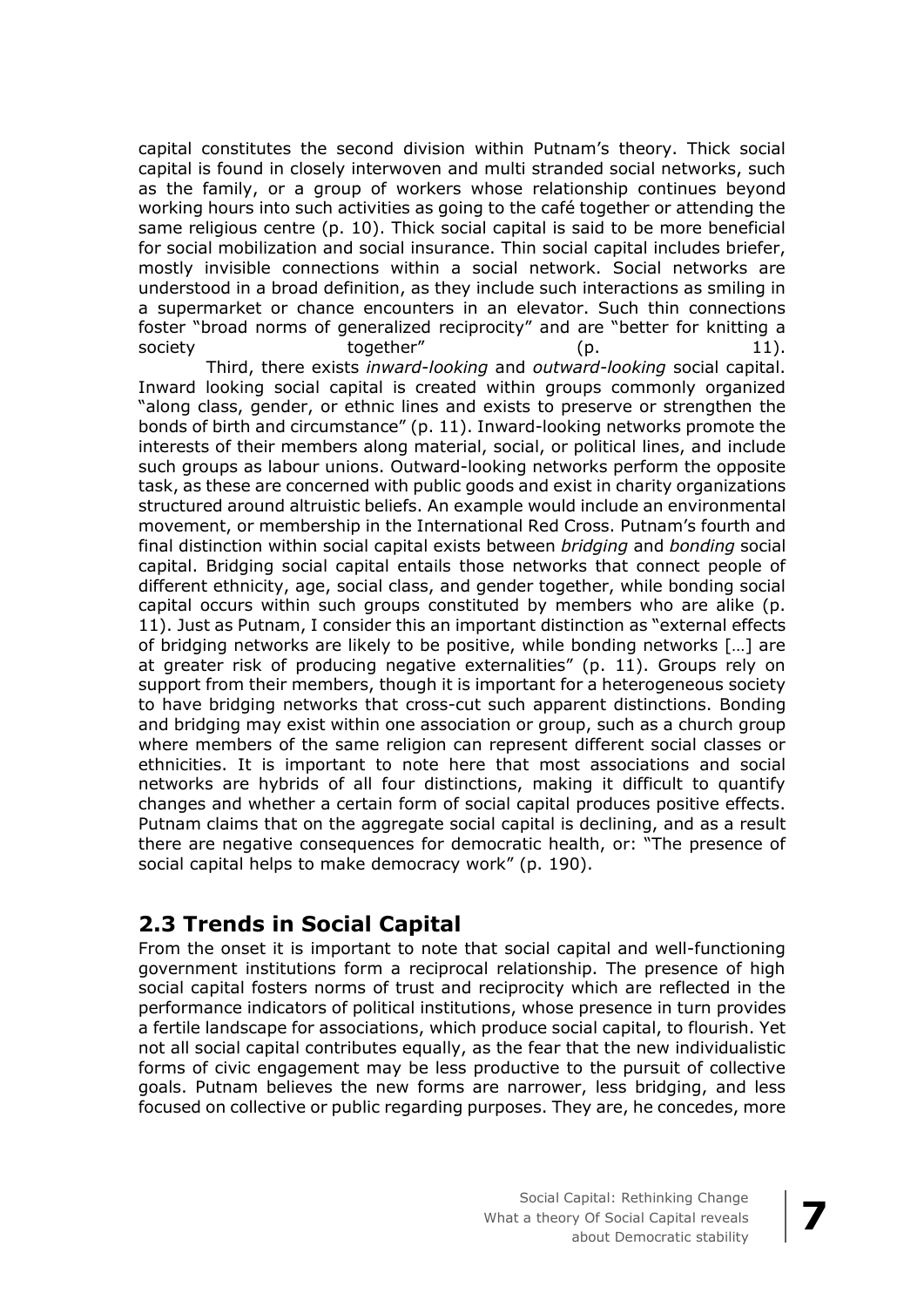liberating, but less solidaristic, and represent a sort of privatization of social capital (Putnam, 2000, p. 45). Putnam thus prefers more formal, thick forms of social network over informal, thin ones as the latter are more individualistic, as opposed to the former which are more communal. This is reflected in his empirical research on declining social capital between 1973 and 1994 within the United States, as evidenced in *Table 1*.

| <b>Activity</b>                                         | Relative change 1973-<br>74 to 1993-94 |  |  |
|---------------------------------------------------------|----------------------------------------|--|--|
| Served as an officer of some club or organization       | $-42%$                                 |  |  |
| Worked for a political party                            | $-42%$                                 |  |  |
| Served on a committee for some local organization       | $-39%$                                 |  |  |
| Attended a public meeting on town or school affairs     | $-35%$                                 |  |  |
| Attended a political rally or speech                    | $-34%$                                 |  |  |
| Participated in at least one of these twelve activities | $-25%$                                 |  |  |
| Made a speech                                           | $-24%$                                 |  |  |
| Wrote congressman or senator                            | $-23%$                                 |  |  |
| Signed a petition                                       | $-22%$                                 |  |  |
| Was a member of some "better government" group          | $-19%$                                 |  |  |
| Held or ran for political office                        | $-16%$                                 |  |  |
| Wrote a letter to the paper                             | $-14%$                                 |  |  |
| Wrote an article for a magazine or newspaper            | $-10%$                                 |  |  |

*Table 1: Trends in political and community participation* (Taken from Putnam, 2000, p.45)

Of the twelve activities falling under political participation, the majority occur within a strong communal context, such as working for a political party, a political club, or participating in a political rally. *Figure 1* presents the same information regarding the waning participation in political rallies and political parties.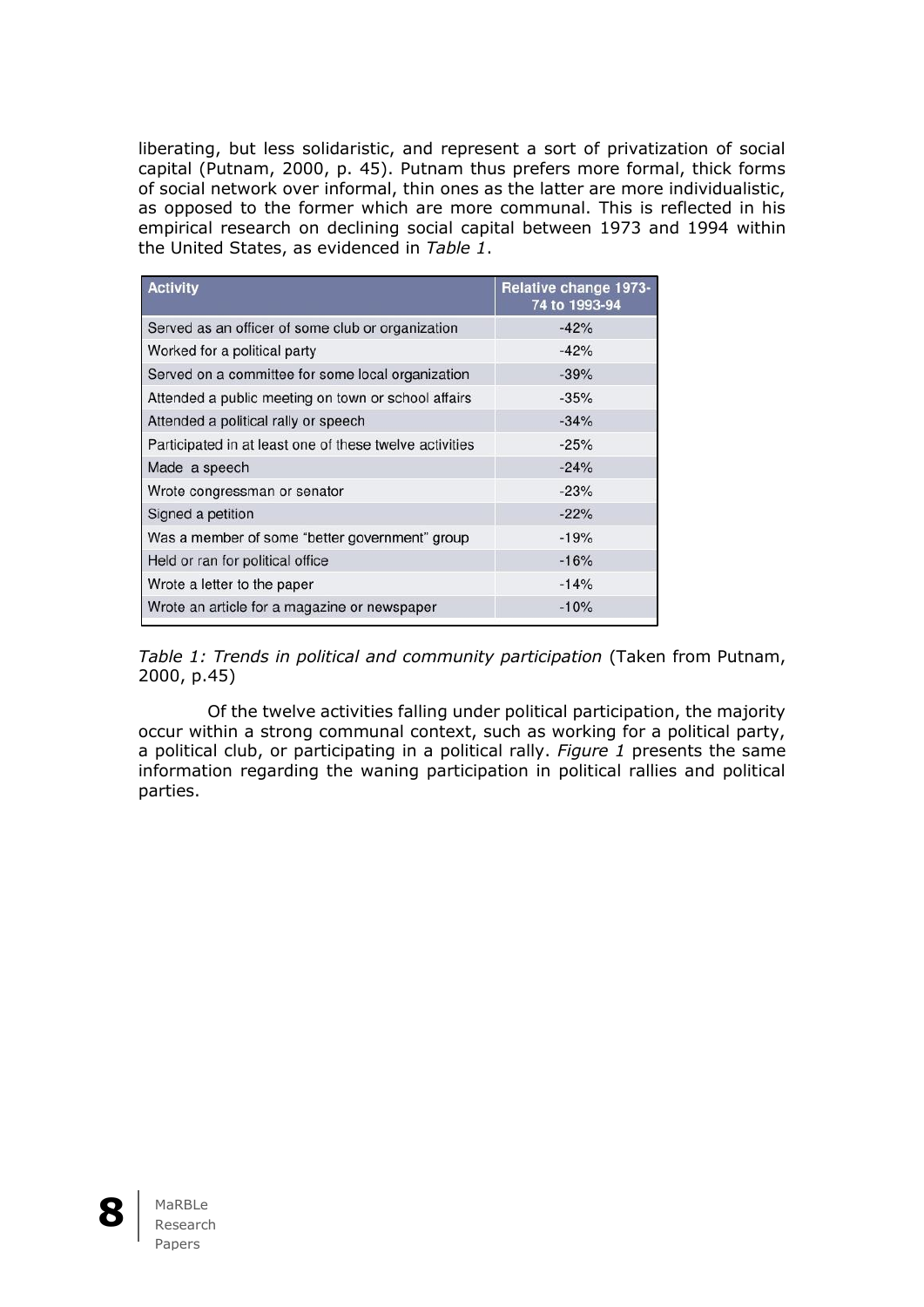

*Figure 1: Trends in Civic Engagement: Partisan Activities* (Taken from Putnam, 2000, p.61)

Again, using Putnam's distinctions between forms of social capital, attending rallies and belonging to a political party represent formal, thick types of social capital, and over the time period when the data were collected they showed the strongest decline, namely a 35% drop in public meetings, and a 40% drop in engagement in party politics (2000, p. 46). From this Putnam draws the tentative conclusion that perhaps "more Americans than ever before are "turned off" and "turned out" from politics" (p. 46). Besides political participation, civic engagement is equally a source of social capital that is conducive towards a society in which democracy can successfully operate. In *figure 2* Putnam outlines the change in people who served as officer or on committee (or both) for local clubs or organizations measured between 1973 and 1994, showing roughly a 50% drop in those people who participated in such activities. In *figure 3* the mean number of club meetings of individuals between 1975 and 1999 equally shows a drop by more than 50% (2000, p. 60- 61). Again these trends only seem to reflect those activities that produce more formal, thick forms of social capital, as they measure involvement in groups and activities that provide more data, which is also easier to analyse. There is, however, also statistical data on informal social activities as seen in *figure 4*, which represents such activities as eating dinner at a restaurant or attending a sporting event between 1975 and 1998. Within these activities there is generalized decline, though some, such as attending a sports game as a spectator, have shown steady increases from the 1960s up until the year 2000 (p. 114), from which Putnam draws the conclusion that "we spend more time watching and less time doing", both in civic activities and political participation (p. 115).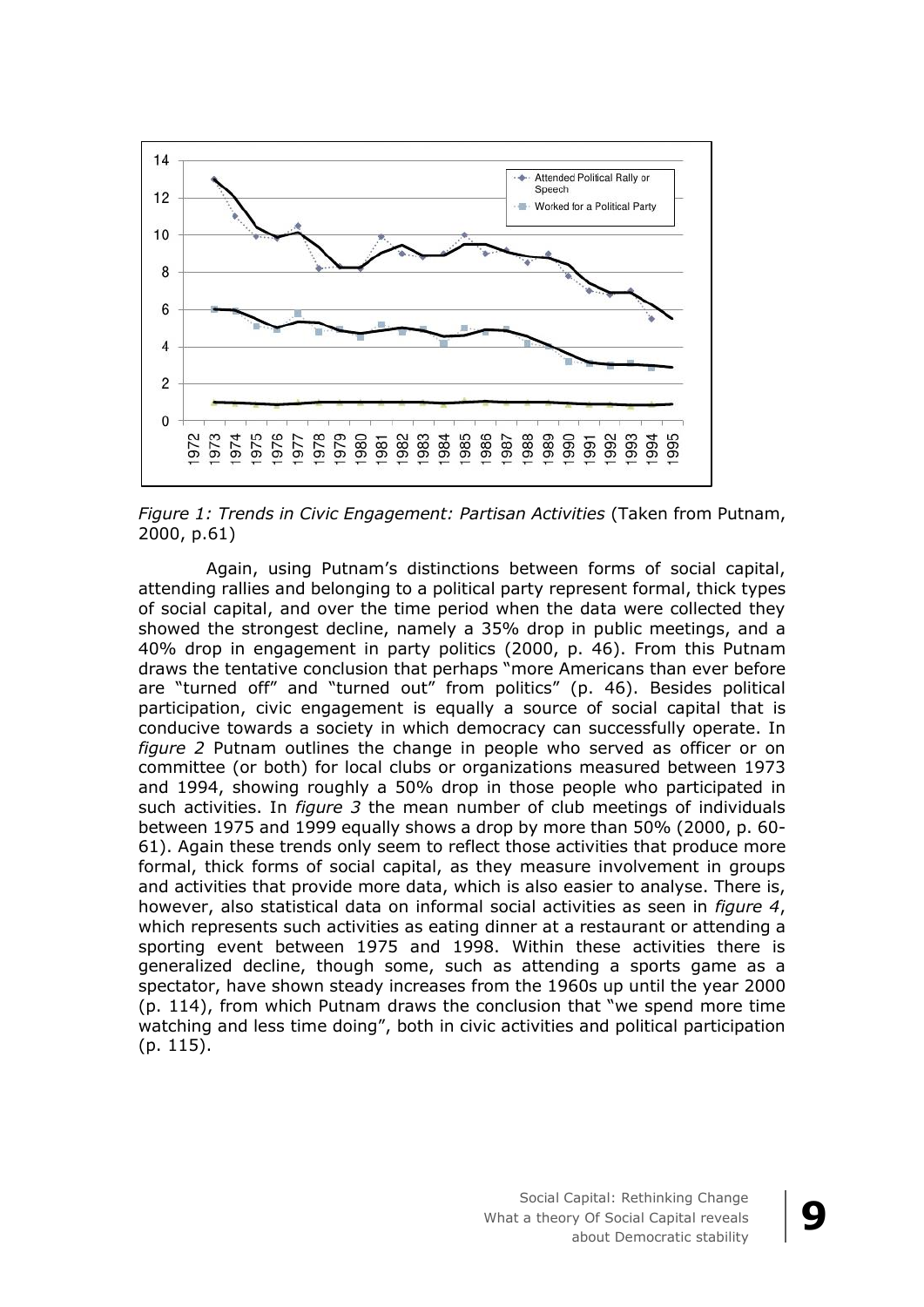

*Figure 2: Active Organizational Involvement, 1973-1994* (Taken from Putnam, 2000, p.60)



*Figure 3: Club Meeting Attendance Dwindles, 1975-1999* (Taken from Putnam, 2000, p.41)

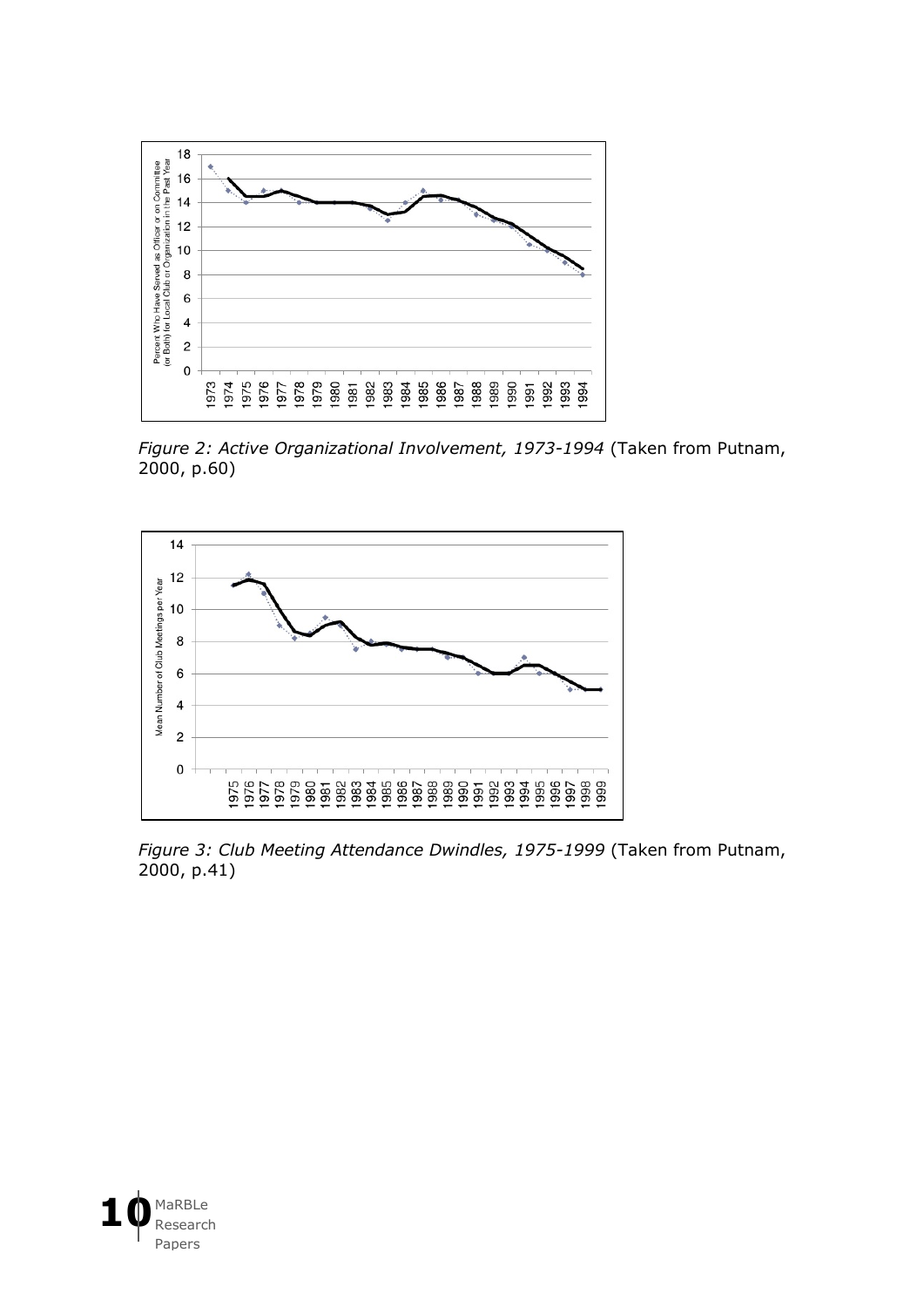

*Figure 4: Frequency of Selected Formal and Informal Social Activities, 1975- 1998* (Taken from Putnam, 2000, p.98)

In this part I have looked at the history of social capital theory, from the first theories of Tocqueville about the importance of associational life in the early American democracy, to its contemporary conceptualization by Putnam. Within that specific theory of social capital there exist further distinctions that arise out of the difficulty of classifying all forms of social networks as either positive and negative, or declining and increasing. Forms of political participation and civic engagement are complex and difficult to quantify, which is perhaps why Putnam's data reflect formal and thick variants of social networks, or those that predominantly keep records on participation and membership. Bridging and bonding social capital, and inward-looking as opposed to outward-looking forms of social capital, remain unexplored in respect to their positive and negative externalities and subsequent relationship towards democratic performance. The question "is social capital at war with liberty and tolerance" (2000, p. 351) is related to those exact dichotomies, as certain networks exert coercive pressure upon its members and foster intolerance towards those outside the community. I will now look at this question within the framework of the philosophical debate between communitarianism and individualism to understand the values attributed to communities in relation to their individual constituents within Putnam's theory of social capital with the aim of understanding how this frames his conception of a democratic society.

### 3. Communitarianism and Individualism

Tocqueville emphasized the importance of voluntary associational life in the United States as it reinforced communal oriented mores that stave off the everpresent danger of the tyranny of the majority. The preservation of individual liberty against this tyranny becomes an essential element of democracy (Tocqueville, 2003, p. 287-305). Tocqueville equally stresses the importance of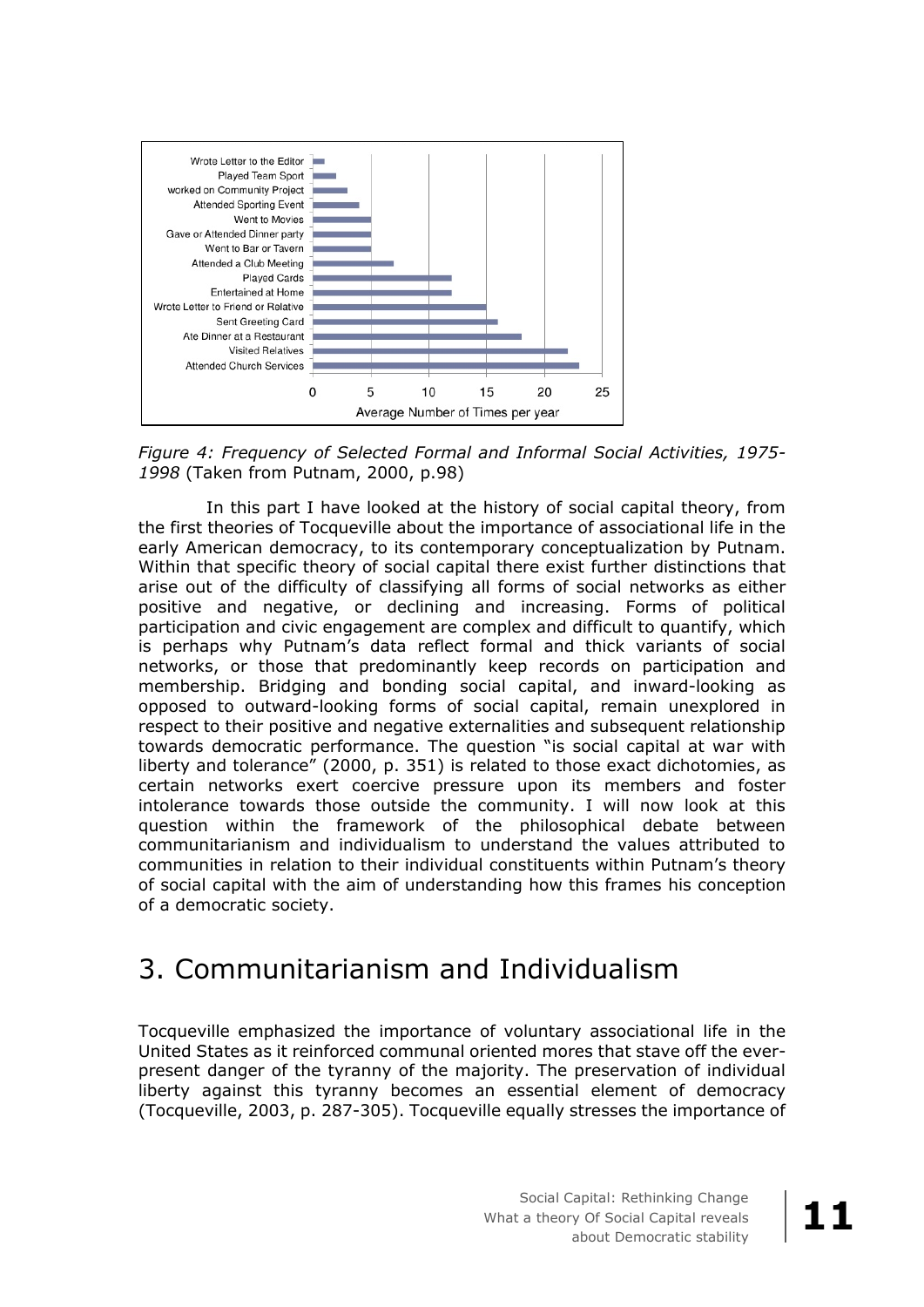equality within the United States, and within his book there is an inherent tension between liberty and equality, which has been a central tenet of western political debates (Putnam, 2000, p. 351). Yet *Liberté* and *egalité* are only two of the three ideals on the banner of the French Revolution, with the third one being *Fraternité*. Putnam identifies the ideal of *Fraternité* as social capital. The looming danger of the tyranny of the majority can be understood in this light, as "social capital might unacceptably infringe on freedom and justice" (p. 351). Can certain norms within those networks formed by associational life produce intolerance and coercion? In a chapter entitled 'the three races in the United States' Tocqueville expressed doubt whether "the white and black races will ever be brought anywhere to live of a footing of equality" (Tocqueville, 2003, p. 375), and while it is necessary to view such proclamations within their historical context, race, class, gender, and other minority groups remain divisive issues in contemporary societies. I look at the debate between individualism and communitarianism in the following part to understand how social capital, understood as a communal and individual good, stands in relation to freedom and tolerance.

### **3.1 Individualism**

For this debate Avineri and de-Shalit (1992) present arguments pertaining to the main proponents of communitarian values, and those of individual values. The basic tenet of liberal thought is that the right has priority over the good. John Rawls (1971) reignited liberal thought as he extended the primacy of rights as a universal ideal applicable to all of humanity. His theory of justice is an attempt to base the ethical justification of the state on a thought experiment. The thought experiment rests on the belief that every individual has the ability to participate, regardless of his or her social condition. Rawls asks participants to enter what he calls the veil of ignorance beyond which individuals are in an original position, in which they are ignorant of any information about their beliefs, norms, class, status, gender, and so on (Avineri & de-Shalit, 1992, p. 3). The intuitive idea is that there exists a link between ignorance and fairness. Such an unencumbered self, as the communitarian critic Sandel calls it, can serve as "a theoretical device to construct a theory likely to gain consensus in a society whose members are deeply divided on conceptions of the good" (p. 3). This is an argument against moral relativism, and such relativism is no longer justifiable in a world where global awareness is made possible due to the large amounts of available information (p. 4). The aim of neutrality and objectivity can be achieved through universal generalizations about what moral principles are capable of being discovered. Parties entering the veil of ignorance are unaware of two things; firstly, they are unaware of their natural endowments (talents) and social position, and second, they do not know their conception of the good, though they do maintain "the capacity to frame, revise, and pursue a conception of the good" (Swift, 2006, p. 22).

Rawls identifies two principles that would be attained beyond the veil of ignorance. First, each individual would have the equal right to the "most extensive total system of basic liberties compatible with a similar system of liberty for all" (p. 22). Second, social and economic relations would be rearranged to benefit the least advantaged and would be attached to "offices

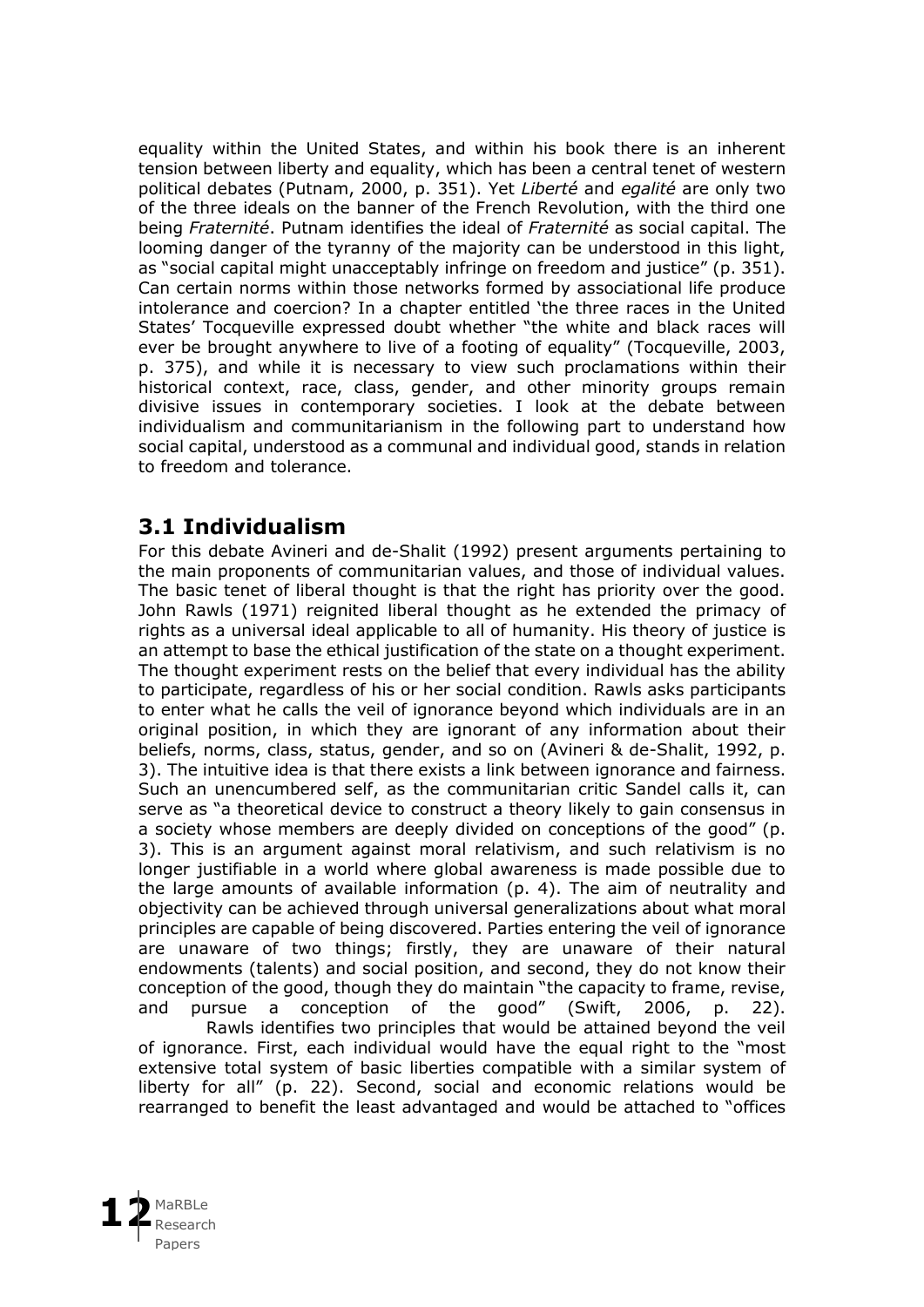and positions open to all under conditions of fair opportunity" (p. 22), or the principle of equality of opportunity. In terms of social capital, it would seem that a society consisting of bridging social capital would be more conducive to a conception of the right as taking priority over the good. If different networks are connected through such processes as intercultural dialogue and recognition of individual rights, it is easier to establish a universal theory of justice such as Rawls'. If bonding social capital serves to "reinforce exclusive identities and homogenous groups" (Putnam, 2000, p. 22), and promotes the socio-economic status of its members, it becomes more difficult to rearrange the economic system to benefit the least advantaged. Even more than human and physical capital, social capital is "accumulated most among those who need it least" (Putnam, 2002, p. 415), evidencing how in reality social capital becomes increasingly accumulated within those already benefitting from it.

One other important voice in the debate comes from Marilyn Friedman who represents the specific feminist criticism of communitarian arguments. Friedman's standpoint is that "communitarian theory, in the form in which it condones or tolerates traditional communal norms of gender subordination, is unacceptable" (as cited in Avinerdi & de-Shalit, 1992, p. 103). As such she believes that many communitarian theorists make moral claims that do not properly recognize the "hierarchies of domination and subordination" (p. 104) on its members, and those specific communities that are often invoked, such as the family, neighbourhood, or nation represent a troubling paradigm in relation to gender relations. Such communities have historically been oppressive towards minorities and those with differing opinions, typically women, and it is a trend that continues today. There is little room for the individual to shape and contribute to the desired shape of the community, and Friedman concludes by saying that "the communities and loyalties of our found communities, our communities of origin, may harbour ambiguities, ambivalences, contradictions, and oppressions which complicate as well as constitute identity and which have to be sorted out, and critically scrutinized" (p. 112). Alongside ethnic issues, Tocqueville also discussed the relationship between men and women in American society. Of this relationship he said, "Americans […] who have allowed the social inferiority of women to remain, have done their utmost to raise her intellectually and morally to man's level" (2003, p. 700). Whether keeping women within the domestic sphere can truly be considered as "understanding the true concept of democratic progress" (p. 700) is questionable, though Tocqueville did express progressive views on gender equality for his time. Yet attributing equal worth in theory is far removed from actual

equality in opportunity and the ability to self-identify. Looking back at the quote in the beginning of the text by Kant, it would seem that the onus falls on the individuals to liberate themselves from such oppressive structures, yet in many cases the power relations within social networks remain hidden and difficult to subvert. Kant's notion of using one's own understanding does apply to Rawls' thought experiment, as it assumes there exist basic principles which all participants can uncover, and thus conceive of a theory of justice beyond a socio-cultural context, or framed within a given political community. It follows that any state that inhibits their ability to recognize universal human capacities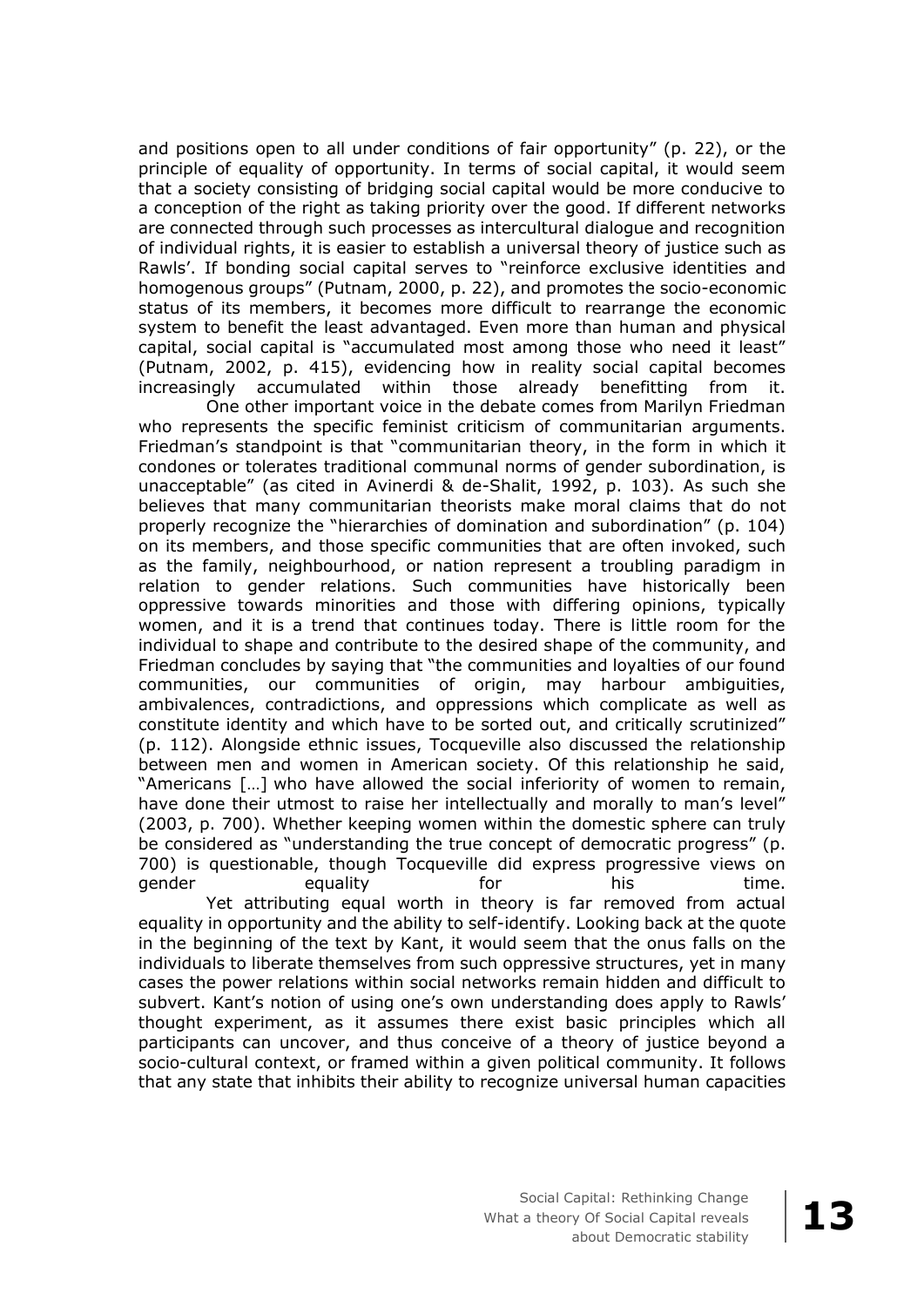and worth is thus unjust; such a state presupposes a conception of the good life before acknowledging a conception of the right.

#### **3.2 Communitarianism**

It is precisely the Kantian underpinnings of Rawls' argument that communitarian theorists such as Michael Sandel criticize. Most contemporary communitarian criticism towards liberalism and individualism is based on two objections. The first is methodological, as they argue that the idea of the rational individual, who is able to choose freely outside a given community, is wrong. The only way to understand human behaviour as observed in an individual is by referring to them within their given social, cultural, and historical context. The second argument is normative, as communitarians view the idea of individualism giving rise to generalized morality as wrong. Certain conceptions of the good life should be sustained by the state, such as the distribution of goods, which does not require a preference for the right. An individual conception of morality would similarly not allow for a genuine community which can effectively tackle such issues as distribution of goods (Avineri & de-Shalit, 1992, p. 3). As such most of the communitarian criticisms can be seen as a reaction against the individualist claim that individuals can be conceived of as autonomous agents outside the setting of a culture or society. Such an unencumbered 'self' is according to them an ontological impossibility.

Sandel's criticisms are based around the two general objections mentioned above. The basic questions which he aims to answer within his essay are "what is the political philosophy implicit in our practices and institutions" and "how do tensions in the philosophy find expression in the current political condition" (p. 15). He identifies the current liberal mind-set as pertaining to the vision of justice, fairness, and individual rights. The core thesis of this philosophy is that a just society does not seek to promote any particular ends, but enables its citizens to pursue their own ends, consistent with similar liberty for all. The governing body must not impose or promote any particular vision of the good, but must rather govern by adhering to the right, which is a moral category that takes precedence over the good. A just society does not presuppose a *telos*, or purpose, to which it aims, but rather it refuses to choose in advance between competing purposes and ends. Rights take priority over the good in two senses. The first is that the priority of right means that individuals cannot be sacrificed for the sake of the general good, which is in direct opposition to utilitarian thought. The second is that the principles of justice specifying such rights cannot be premised on any particular vision of the  $\qquad \qquad$  life  $\qquad \qquad$  (p.  $\qquad \qquad$  17).

The vision of the unencumbered self rests on specific Kantian foundations; Kant defended the supremacy of moral law, and he framed moral law in relation to a categorical foundation, and not on contingent ones that are specific to each society. The basis then of this moral law is not empirical, but the subject capable of autonomous will must be made the grounds for all maxims of action. Only such a transcendental subject could "elevate man above himself [...] and enable him to participate in an ideal, unconditioned reality wholly independent of our social and psychological inclinations" (p. 18). Every human is capable of understanding this unconditional subject through our

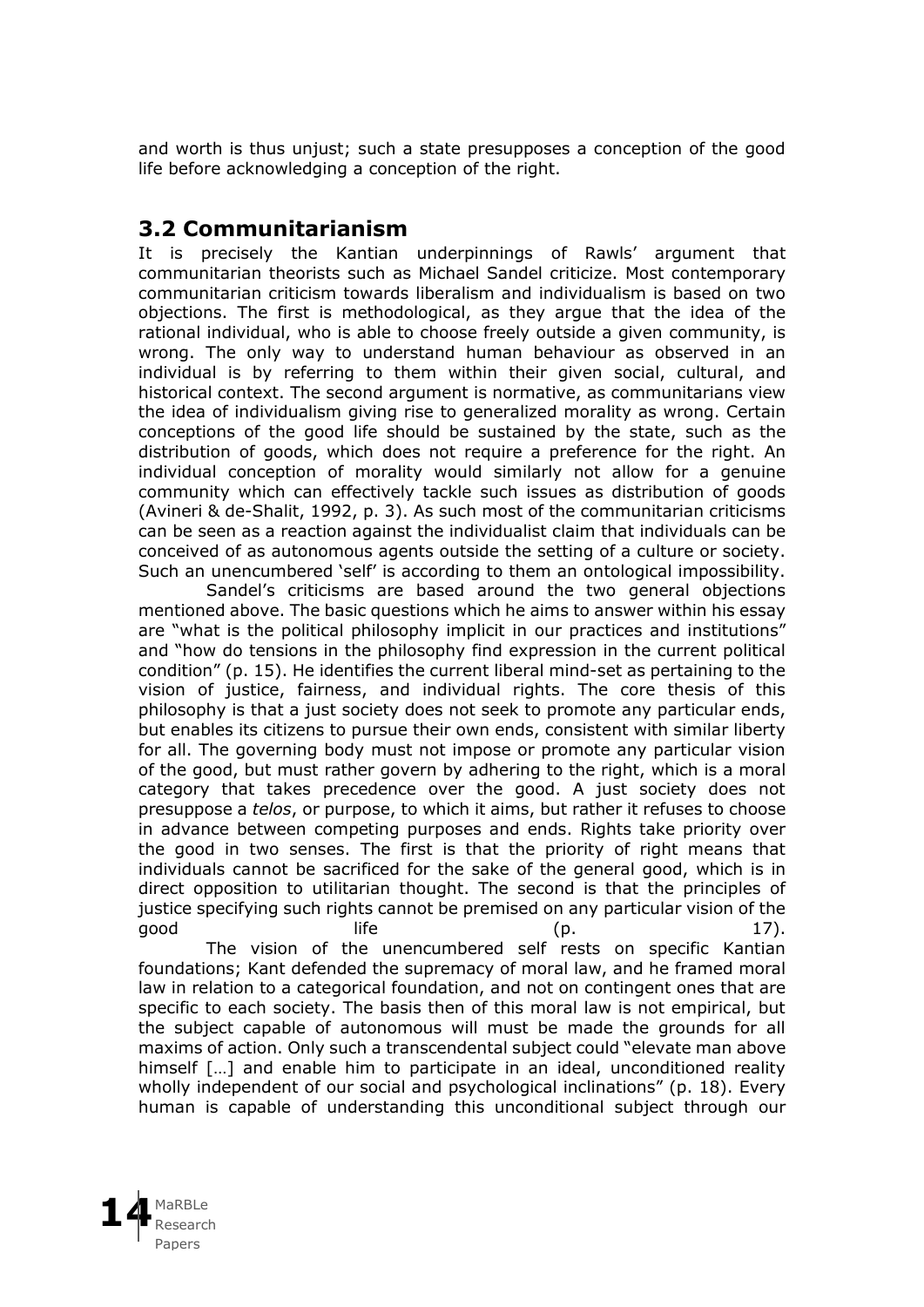common and universal ability to reason, and only through the correct application of our reason can we participate in locating this transcendental subject. Sandel views Kant's inability to locate the universal ability of reason in a non-transcendental way as theoretical problem in regards to its implementation and validity.

As such this presents a methodological difficulty for liberal theorists, as they rely on vague transcendental notions to define those capabilities allowing them to universally reason which all humans possess *a priori* to, and independent from, their social, cultural, and historical context. The unencumbered self is thus denied the possibility of membership in any community that is bound by moral ties antecedent to choice, as these would impede the specific autonomous capabilities of the individual. According to Sandel, however, we can never view ourselves as independent with an identity never tied to our aims and attachments, as we are communal beings. A person would be without character if they did live independent from any such community. And to have character is to know that one moves within a history they neither summon nor command, which carries consequences nonetheless for their choices and conduct. The unencumbered selves aim to "reflect on their history and in this sense to distance themselves from it, but the distance is always precarious and provisional, with the point of reflecting never being finally secured outside the history itself" (p. 24).

To further understand the importance of the social and cultural setting as conducive to the 'self', I look at the history of communitarianism, which starts with the Scottish founder of modern conservatism, Edmund Burke, who saw community as a partnership "not only between the living, but between those who are living, those who are dead, and those who are yet to be born" (Avineri & de-Shalit, 1992, p. 2). The French Enlightenment thinker Rousseau conceived of a Social Contract that if agreed upon by all citizens would offer the opportunity for them to pursue ultimate freedom, which could only occur in such a communal setting. The German Philosopher Hegel saw the communities as providing *Moralitat*, or the abstracts or universal rules of morality and *Sittlichkeit,* or the ethical principles that underpin specific historically located communities (p. 3). Where liberals value the universal *moralitat* higher as it allows for a conception of the individual who stands as an entity unto himself, communitarians generally argue for *sittlichkeit*, as they believe this is the only guarantee of achieving genuine moral autonomy and freedom.

Putnam can be identified with the communitarian mode of thought, for throughout his work communities are presented as the most immediate beneficiaries of social capital, which as a result producing negative consequences for the individual members. "Social capital greases the wheels that allow communities to advance smoothly" (Putnam, 2000, p. 288), and it is those communities' civic engagement and political participation, which in turn generate social capital. Again it is necessary to consider the parameters of a given community, and analyse how it is defined to uncover "who is inside and thus benefits from social capital and who is outside and does not" (p. 358). If a community is understood in a broad sense as a nation, does waning political participation indicate a necessarily negative development for the health of democracy? What if the organizational and institutional makeup of such a political community contains tensions and confining structures in which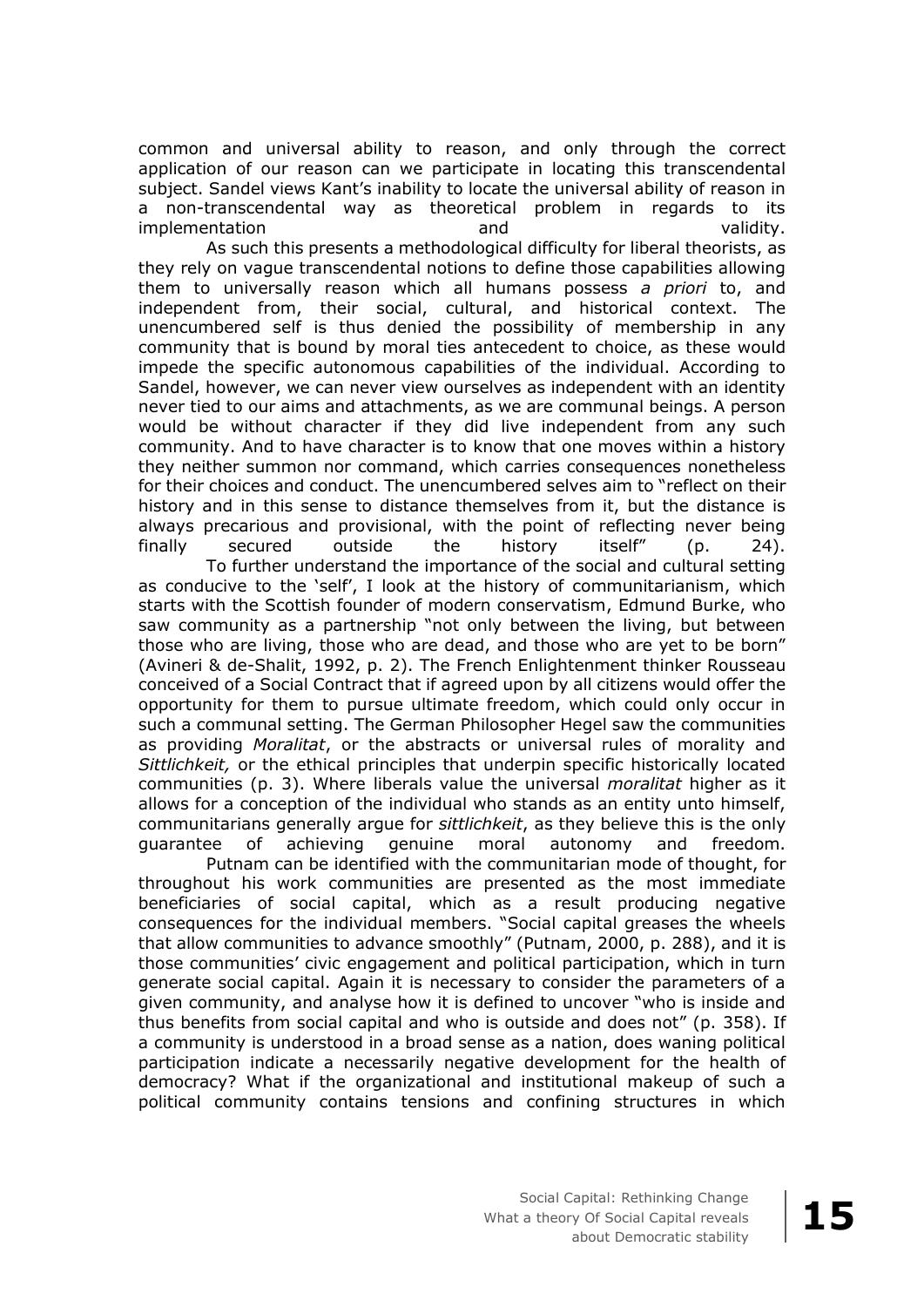individuals can no longer identify themselves? Broadly speaking the criticisms against communitarian thought is pointed at the presupposed conception of the good imposed on a society and, as Friedman points out, this can lead to hierarchies of subordination and domination. In the following part I again look at social capital's perceived relation towards democratic health. If the existing form of democracy is used as the standard for empirical research on the perceived indicators of democratic performance, such as social capital, then those forms of political participation and civic engagement that fall outside the scope of conventional categories are ignored, marginalized, or viewed as necessarily anti-democratic. Tormey, however, believes that "those questioning the normative side of democracy are on the right track" (2015, p.4), meaning that what is *not* measured, and what is deemed insignificant can tell us about the implicit norms within a theory more than what *is* measured and is held as significant. The contemporary emergence of populist politics is viewed by many as such a threat to democracy. I will look at both empirical evidence and theoretical counterarguments opposed to the thesis that social capital is in decline resulting in a democratic crisis, in order to better understand phenomena perceived to be anti-democratic, such as populism.

### 4. Criticisms of Social Capital as a Determinant of Democratic Health

#### **4.1 Empirical Counterargument**

Earlier it was seen how forms of social capital, such thin or informal connections, pose a methodological difficulty. Formal networks of political participation and civic engagement contain more extensive data on membership, for example the attendance at political rallies or the amount of people who join political parties. As Tormey (2015) points out, "a lot of what we should call politics is labelled activism, protest, or mobilization. Real politics is of politicians, elections, political parties" (p. 6). Such operations falling outside the scope of mainstream politics, both by politicians and civilians, fall within the category of actions that are difficult to quantify. Yet despite them occurring at the fringes of society they are able to exert effective pressure on mainstream politics, and equally provide the basis for reflection on traditional forms of political participation. By addressing such issues as climate change, challenging the corruption of the elite, and turning back consumerism, these new forms of politics represent emerging reactions towards globalization and emerging technologies that are changing the nature and scope of politics. Eventually fringe issues become known to a wider public and become focal points of mainstream politics themselves. Yet the question arises whether these new forms can be perceived as political, and to what extent they actually exert any form of pressure.

Stolle, Hooghe, and Micheletti (2005) specifically look at these new forms of perceived political participation and question if an empirical study is in

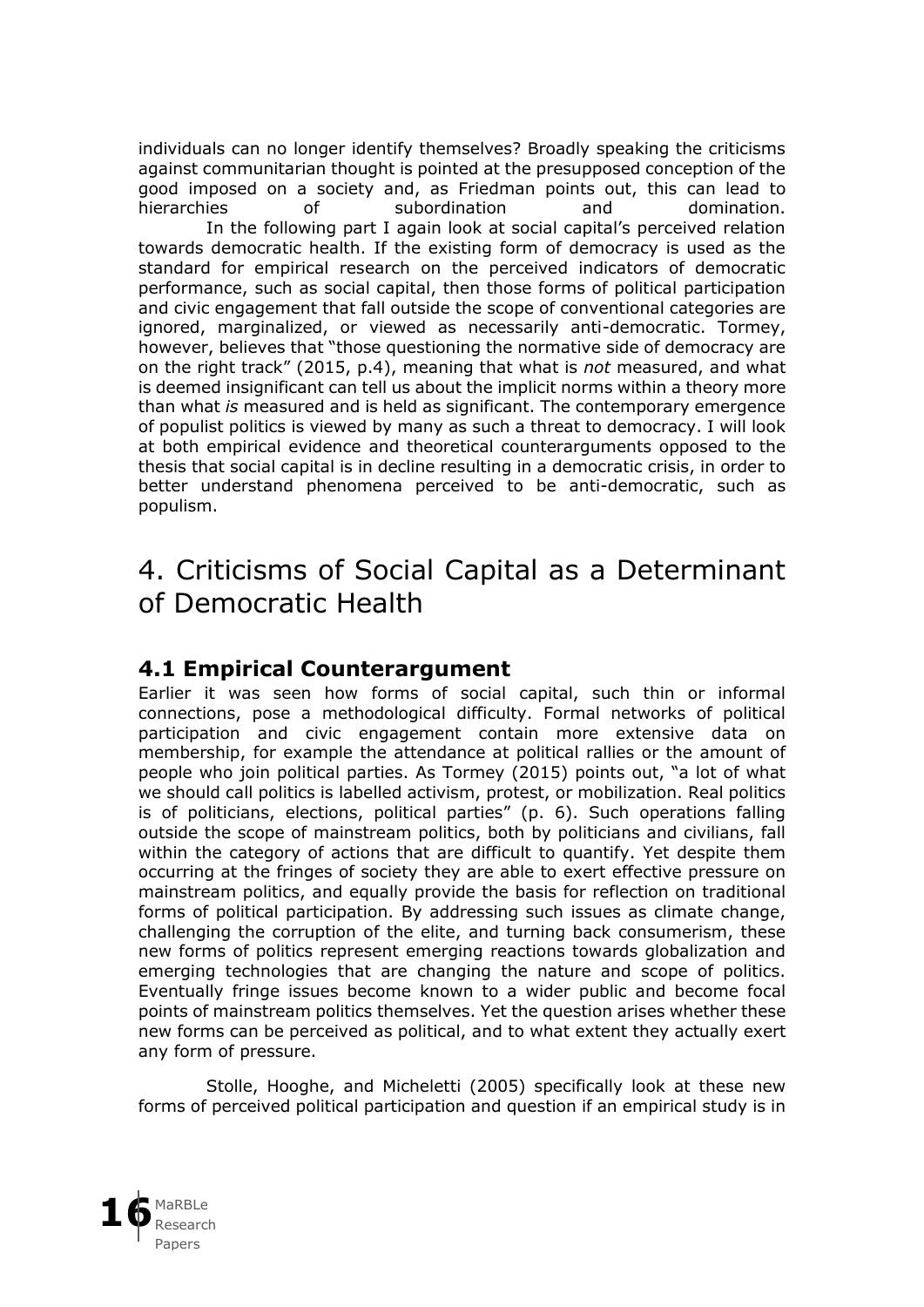fact possible, as they lay out the difficulties found in conducting research and quantifying such fluid forms of action. They present four major difficulties in measuring such sporadic and individual forms (p. 250). The first is that they do not know how many people engage in the emerging acts. This is due to the basic fact that they represent informal modes of social capital, as Putnam would put it, and thus there are no official registries or organizations that keep extensive data. The act of conscious or political consumerism, where people pay attention to the brands they buy, and boycott or promote certain products based on such perceived political factors, is to a large extent a private act. An example of political consumerism would include the preference towards fair trade goods, or abstention from others based on ethical concerns related to their production. Numbers exist regarding the sales of certain goods, such as fair trade coffee beans, in comparison to alternative yet similar goods, but this leads to the second problem to the empirical study, namely that it is hard to know the political character of these forms of participation. Does buying one good over another truly represent a political act? There could be other determinants such as personal preference based on non-political factors, yet it is hard to distinguish the motivational character of independent, informal acts of perceived political participation. *Figure 5* (see *appendix B*) is taken from Putnam (2000, p. 97) and it reflects what he categorizes as social and leisure activities. These activities in themselves can be political, as the decision to dine at a certain restaurant or attend a country club can be influenced by political factors. Herein lies the difficulty in allocating the motivation behind such choices.



*Figure 5: Social and Leisure Activities of American Adults (1986-1990)* (Taken from Putnam, 2000, p.97)

The third difficulty is tied to this, as the study forces researchers to reconsider where to locate political participation. Does it occur on the local, regional, national, or global level? It is sometimes difficult to see the intended outcomes of such a diffuse range of acts. Here again the debate between individualism and communitarianism is relevant, as a communitarian conception of individuals states that they are constituted by the community to which they belong. The scope of such a community can change, which has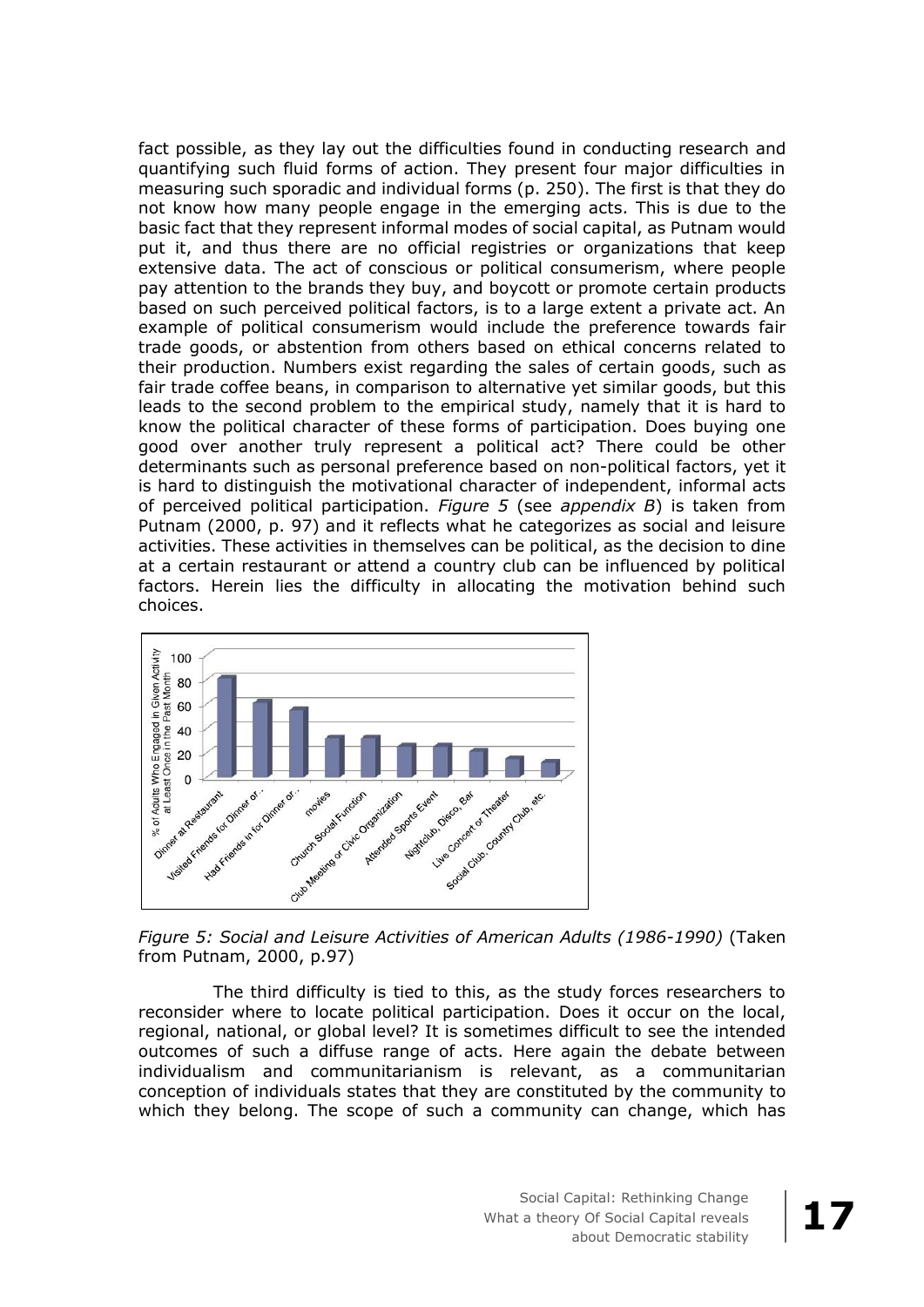implications on the duties people have towards each other. A global conception of a community is more conducive to liberal theories that claim universal rights for everyone, and so move beyond the traditional scope of political communities. Fourth, there is the question whether citizens who use these forms of participation turn away from national politics and national political institutions (p. 251). Does one form of participation cancel out the possibility of performing others? Can waning numbers in traditional metrics used to measure political participation, such as the ones employed by Putnam, be replaced by other forms that are equally valid? Stolle, Hooghe, and Micheletti do indeed conduct a series of surveys, as seen in *table 2*, which show that there are increasing trends in such informal modes of political participation. Their study focuses on political consumerism in Belgium, Canada, and Sweden, and measures the extent to which people participate in the boycotting of certain goods. 65% of respondents believe that boycotting is an effective method to exert pressure, and 69% view the individual as responsible for choosing the 'right' brands when shopping. Their survey concludes that political consumers are not "as disconnected from political processes as they expected" (p. 263).

|                                                                                                                          | (%) | Canada Belgium Sweden<br>(%) | (%) | All<br>(%) | Factor<br>load | Cronbach's $\alpha$<br>without item |  |  |
|--------------------------------------------------------------------------------------------------------------------------|-----|------------------------------|-----|------------|----------------|-------------------------------------|--|--|
| Percentage of respondents who believe in:                                                                                |     |                              |     |            |                |                                     |  |  |
| <b>Effectiveness of boycotts</b>                                                                                         | 66  | 51                           | 69  | 65         | .46            | .87                                 |  |  |
| Personal responsibility to choose                                                                                        | 70  | 53                           | 73  | 69         | .50            | .86                                 |  |  |
| the "right" company                                                                                                      |     |                              |     |            |                |                                     |  |  |
| Percentage of respondents who use ethical considerations when buying*:                                                   |     |                              |     |            |                |                                     |  |  |
| <b>Groceries</b>                                                                                                         | 57  | 62                           | 71  | 63         | .75            | .85                                 |  |  |
| Soaps and detergents                                                                                                     | 43  | 45                           | 68  | 53         | .70            | .85                                 |  |  |
| <b>Restaurants</b>                                                                                                       | 50  | 51                           | 39  | 45         | .58            | .86                                 |  |  |
| Paper for school                                                                                                         | 34  | 49                           | 52  | 44         | .62            | .85                                 |  |  |
| <b>Clothes</b>                                                                                                           | 50  | 37                           | 34  | 41         | .73            | .85                                 |  |  |
| <b>Shoes</b>                                                                                                             | 41  | 30                           | 29  | 34         | .71            | .85                                 |  |  |
| <b>Banks</b>                                                                                                             | 33  | 46                           | 29  | 34         | .49            | .86                                 |  |  |
| Percentage of respondents who made purchases based on ethical or political<br>considerations in the preceding 12 months: |     |                              |     |            |                |                                     |  |  |
| Buying some products over<br>others                                                                                      | 72  | 52                           | 82  | 72         | .63            | .85                                 |  |  |
| <b>Boycotting products</b>                                                                                               | 65  | 42                           | 70  | 63         | .65            | .85                                 |  |  |
| Frequency of buying products for<br>political/ethical reasons                                                            | -13 | 8                            | 27  | 17         | .80            | .85                                 |  |  |
| (buying nearly every time they<br>go shopping)                                                                           |     |                              |     |            |                |                                     |  |  |
| <b>Frequency of boycotting</b>                                                                                           | 13  | 7                            | 21  | 15         | .76            | .85                                 |  |  |
| (boycotting nearly every time                                                                                            |     |                              |     |            |                |                                     |  |  |
| they go shopping)                                                                                                        |     |                              |     |            |                |                                     |  |  |

*Table 2: Measures of political consumerism index* (Taken from Stolle, Hooghe & Micheletti, 2005, p.256)

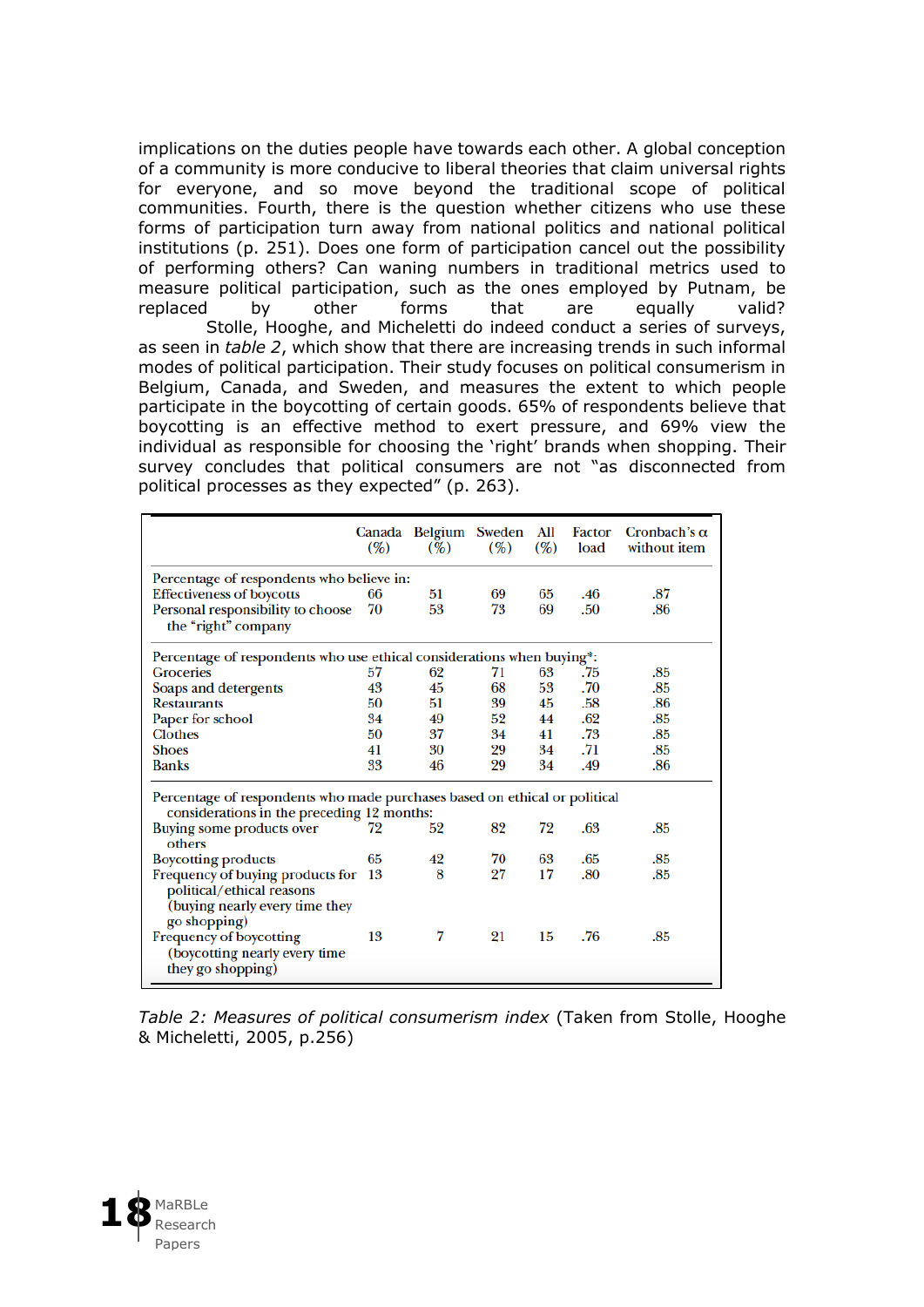On the contrary, those who are aware of such things as political consumerism and the more informal ways of exerting political pressure are more likely to be engaged in other forms of political participation and group involvement. They also note that such acts of political consumerism are, in fact, highly individualized. This, far from being a solely negative aspect, is balanced by the fact that political consumerism is embedded in collective societal and political values (p. 263). They add, "political consumerism focuses less directly on influencing the governments of democracy and more on changing corporations, international organizations, and general labour and production practices" (p. 263).

Jason Kaufman (2003, as cited in Tilly, 2007) similarly offers criticism of Putnam's empirical research, claiming he did not ignore important domains of political participation and civic engagement, but rather that he misinterpreted the available data. Kaufman analysed associational life in America during the nineteenth century, and carried over his research into the twentieth. From this he drew five conclusions, the first being that associational life in America already started declining after the First World War (2007, p. 90). In this he differs from Putnam, who sees historical ebbs and flows in the patterns of associational life, and locates the origins of the current state of decline in the period after the 1950s. The second point is that those associations, which saw membership decline, served parochial interests, rather than the general good. In Putnam's terms this would imply a decline in bonding social capital, which is rather exclusionary and can serve to reinforce homogeneity and similar viewpoints at the expense of minority views and different opinions. Third, those associations that declined thrived on combinations of exclusion, sociability and security. They did this by providing mutual aid for immigrants from a similar region, and thus neglecting those outside their conceived communities. This is related to the second point, which shows that very little, if any, bridging between communities took place. The fourth point Kaufman argues is that these associations whose origins lie in the nineteenth century contributed to the segmentation of American political and social life (p. 90). The fifth point is that overall the decline in associations was on balance a good thing. This counters such calls for new volunteerism in the old associations as "it implies that a new proliferation of voluntary association could easily advance parochial interests, instead of serving democracy" (p. 91). In terms of the liberal theorists discussed above, such associations apply a preexistent conception of the good onto its members, by which their actions are judged, thus viewing dissenting opinions as destructive and counterproductive.

### **4.2 Theoretical Counterargument**

In this part I look at specific criticisms of the normative assumptions within Putnam's theory of social capital in relation to democracy. Firstly it seems that the conclusions he draws are based in a specific paradigm of democracy, namely representative politics. Representation is almost seen as an integral aspect of democracy that stands outside of any criticism. Yet already during the eighteenth century Rousseau was critical of the idea that representatives would voice the concerns of the entire populace. In his social contract theory he believed that "sovereignty originates in the people, and it ought to stay there"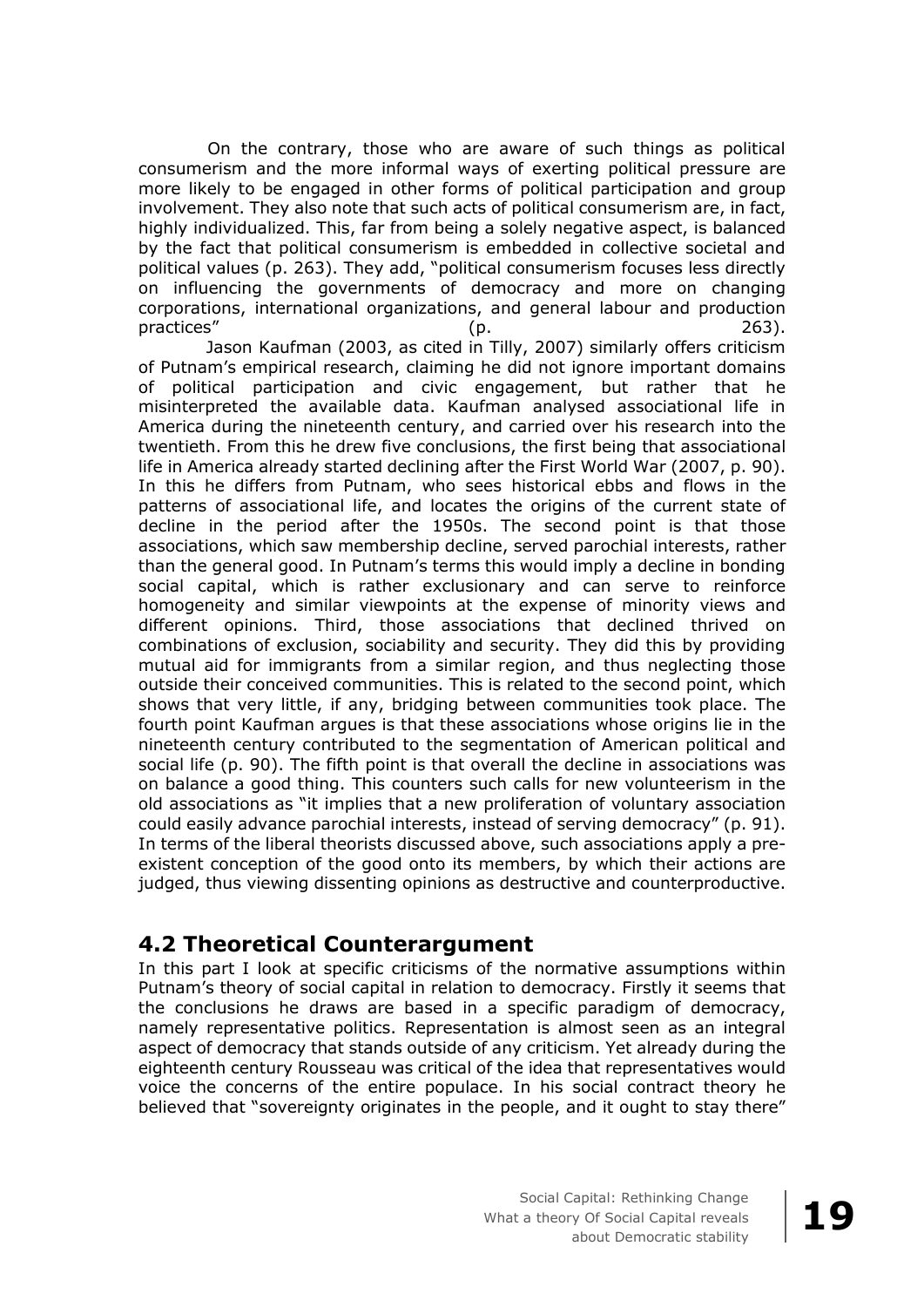(Held, 2006, p. 46). Rousseau, and other nineteenth century critics such as Karl Marx, saw representation as serving the interests of the elite, who falsely claimed that they were caring for the needs of the many, but were rather serving their own interests. This was profoundly undemocratic for them, and their ideas echo in such contemporary theories as the one presented by Kaufman, who sees certain associations and forms of political participation as serving parochial interests. Tilly addresses Putnam's theory directly, as he sees the perceived trust originating from social capital, along with the networks producing it, as not a necessarily democratic idea. He claims that "On the side of government institutions, Putnam drifts into interpreting more effective institutions as more democratic" (2007, p. 91), for trust lubricates institutional effectiveness. Equally, Tilly argues that "on the side of civic engagement, Putnam begins to treat organizational networks, social capital, norms of reciprocity, and fabrics of trust as closely connected or even equivalent<br>elements" (p. 91). elements" (p. 91).

The conclusions basing trust as a necessary precondition for certain political and social functions might be true under certain circumstances. One such important set of circumstances is identified by Tormey, who claims that "within already relatively democratic regimes, people who engage in civic organizations are more likely to meet their collective obligations, to press for better government performance, and to trust their fellow citizens" (p. 92). Thus there is a mistake in assuming the causal relationship between trust and democracy. And equally, a measure of distrust can be seen as conducive to successful democracy. Scholars such as Mark Warren (1999 as cited in Tilly, 2007) believe that there is a contradiction between public politics and trust. Warren see politics as a combination of conflicts over goods, pressures to associate for collective action, and attempts to produce collectively binging decisions. All occur more in democracies, but precisely those processes threaten naturally accumulated trust, as people in democracies find themselves becoming more equal and so competing on equal grounds for those same goals. This in turn can lead to growing resentment, as the scarcity of goods can generate dissension, collective action brings us-them boundaries into play, and collectively binding decisions mean unequal realization of individual and group interests (p. 93). Not only does democracy diminish naturally occurring trust relations, but distrust is itself a necessary element in the checks and balances of democratic governance, "as it keeps pressure on the existing government" (p. 94), and so becomes a necessary condition for democracy. Rather than blindly placing faith in the representative leaders, citizens must actively question and be critical of those that claim to be representing their desires. Equally, if political consumerism as outlined above is considered as a form of political participation, a degree of distrust is necessary when it comes to the consumption of certain goods, as scepticism towards the motivation behind corporations and producers of goods is often beneficial.

Even if trust were a necessary good for democracy, it is not necessarily in decline, for social capital producing networks are forever changing, and so the conception of trust itself must be fluid. Informal, thin networks consisting of loose connections between individuals and communities, occur over long distances and are sporadic. However, they generate new forms of trust, and "link people together in communities of interest" (Wuthnow, 2002, p. 179) who

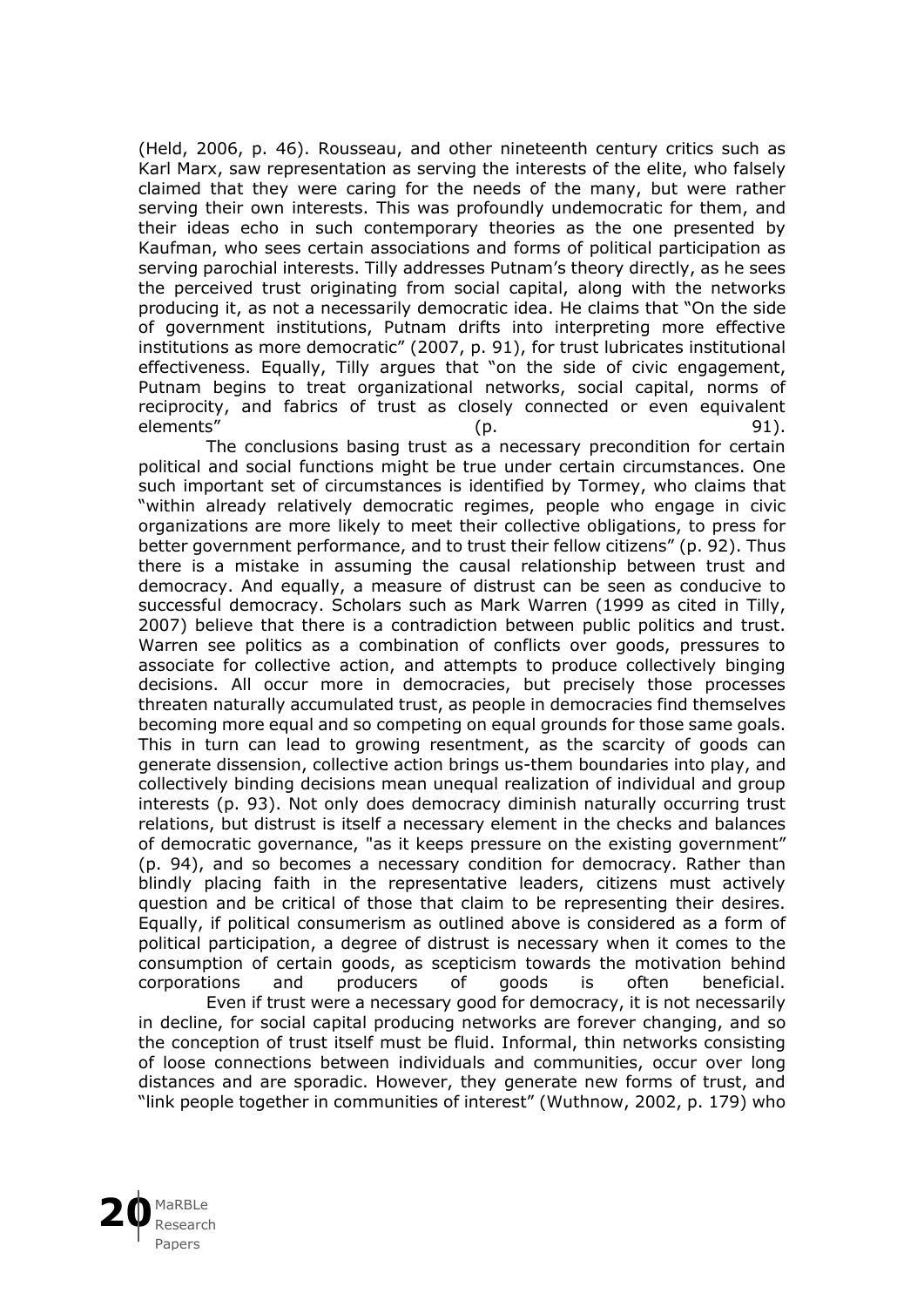would otherwise not be in contact and so unaware of each others existence. With the nature of politics changing, so too is the importance and conceptualization of trust. However, Putnam's theory is not only criticized for its assumption that trust is a necessary good for democracy. Tormey questions the negative aspects allocated to individualism within the social capital theory, specifically Putnam's belief that individualism is necessarily bad for the individual, as well as being a disaster for politics and concerns of the common good and collective life (2015, p. 75). Tormey views the distinctly modern phenomenon of individualization differently. Rather than seeing a heterogeneous mass of atomized individuals ultimately serving the needs of the elite, "other readings of modernity emphasize the centrality of what is sometimes referred to as 'reflexivity' to understanding the nature of contemporary subjectivity" (p. 76). This reflexivity is seen by Tormey as the ability to question tradition, authority and identities that are given by passed down social relationships. As evidenced earlier in the debate between individualism and communitarianism, any preconceived notion of the good life is an infringement on the rights and ability to self-determination that liberal theories claim. I refer again to the quote at the beginning offered by Kant, as it emphasizes how casting off those traditional and authoritative customs and beliefs may be painful at first, yet ultimately they are necessary for individual and societal growth.

The same holds for democracy, for when "modernity unsettles congealed practices and traditions and the position of those who guard them", Tormey believes this should be "celebrated, not lamented" (p. 77). He contends that we, as citizens, are increasingly discontented with representative politics, yet contemporary political scientists are quick to measure a 'crisis' of democracy, as they view our "willingness to trust and respect our representatives to govern on our behalf" as quintessentially democratic (p. 13- 15). In the next part I will look at the recent phenomenon of populism, as it has become a widely used term to classify politicians and policies that are perceived as anti-democratic. The fear of such populist politicians, such as Marine Le Pen in France, and Donald Trump in the United States, is that they might "pursue an agenda that might *worsen* democratic engagement and public discourse rather than address it in a positive and constructive way" (p. 62).

### **4.3 Case of Populism**

While the term populism is widely applied in political commentary, it remains a contested concept, and differences between the policies of various parties presents difficulties when trying to group them together for analysis. There exists both right wing and left wing populism, and populism directed at distinct issues, such as the European Union. Taggart (2004) approaches populism as an *ideal type*, looking at the similarities between the various parties and politicians, and he comes up with identifiable five features they share. First is the hostility towards representative politics, while simultaneously relying on representative forms of government to come into being. The complexities of representative politics prove frustrating, and often coupled with the discontent is the call for more direct democracy and participation by the citizens (p. 273). Second, populists claim to represent an idealized conception of community, or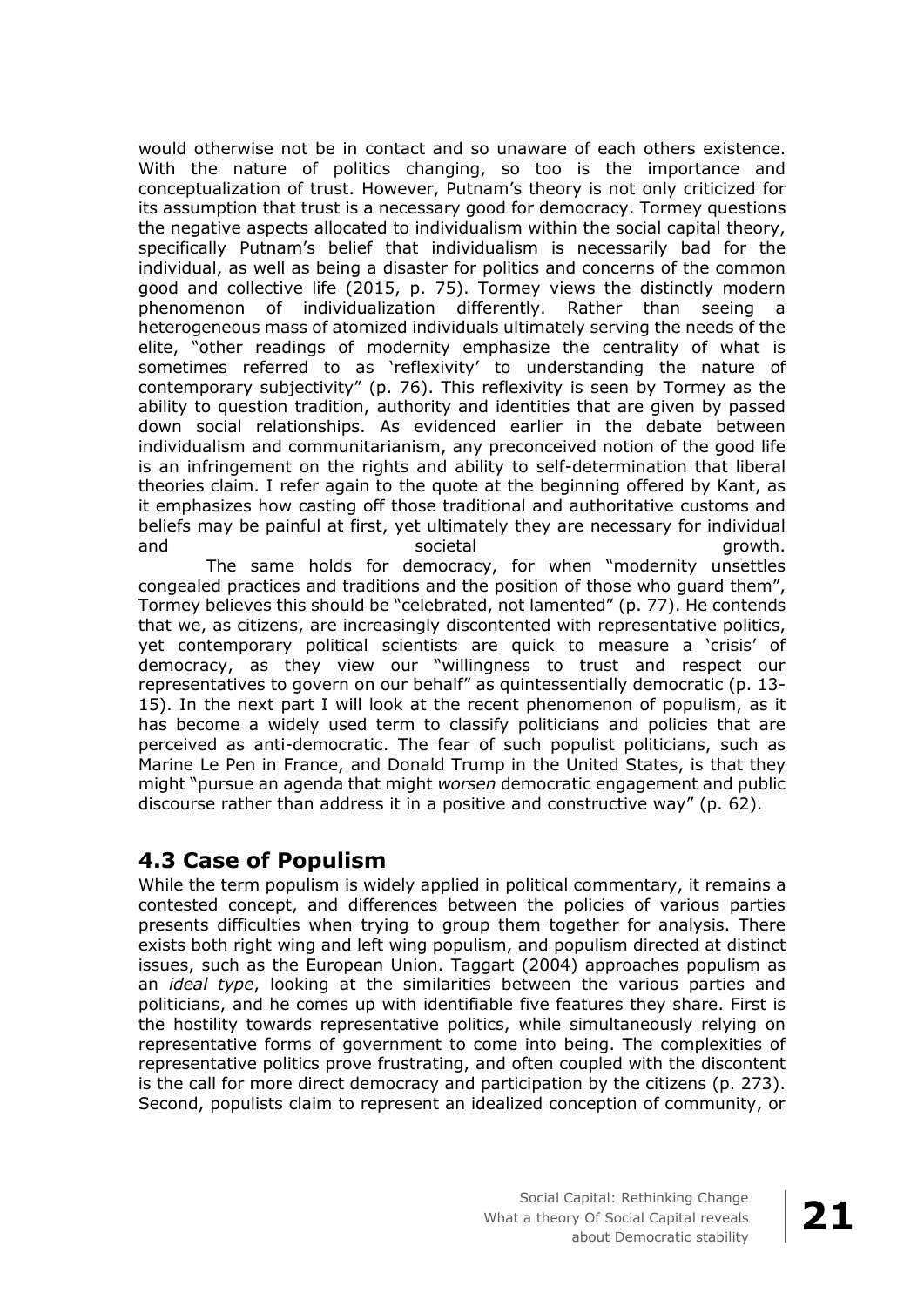the "heartland" (p. 274), which they base on a specific interpretation of that community's history. Thirdly, populism lacks any core values, which is echoed in the difficulty of defining the concept, and therefore it is "substantially contextually contingent" (p. 275). The fourth shared feature of populist movements is their reactionary character, which is most apparent during perceived moments of crisis, often accompanying change, and not necessarily actual moments of crisis. Fifth is the self-limiting quality of populism. Due to its reactionary character and anti-establishment rhetoric, populism is not sustainable in the long term, for political parties soon find themselves institutionalizing to functioning within the political system (p. 276).

Do all these shared characteristics mean that populism is necessarily opposed to democracy, or that it is a symptom of an unhealthy democracy? Viewed in terms of social capital theories it would seem that a decline in social capital would correspond to such forms of politics. Declining social capital, according to Putnam, means both a declining trust in politicians and in the other members of society. Such conditions correspond to the necessary preconditions for populist politics as defined by Taggart. Malik contends that the recent success of populist politicians "reveals a problem with politics, not democracy" (2017).

Canovan (1999) believes there is an inherent contradiction within democracy that could explain the recent rise in populist parties. If populist parties claim to represent the popular will of the people, however elusive such a term is, they advocate more direct forms of democracy. Equally, their preferred methods of referenda and popular initiatives, are against representative systems from which people feel alienated (1999, p. 7). The extent to which populism is democratic can be understood, according to Canovan, through the tension inherent between redemptive and pragmatic politics. Redemptive politics refers to "the promise of a better world through action by the sovereign people" (p. 11). It strongly relies in the popular voice and involvement of the people. Pragmatic politics, on the other hand, refers to "a system of processing conflicts without killing one another" (p. 10). Where redemptive politics are a call for more democracy, pragmatic politics includes those measures taken to moderate political discourse and those institutions and practices, which evolved out of the tradition of representative governance, that widen the scope of issues and incorporating a larger part of the population within the political arena (p. 11).

Populism identifies itself with the redemptive side of democracy, as they claim to represent the people, and are opposed to those systems of pragmatic politics that inhibit their ability to directly participate in the democratic process. Both forms of politics are necessary for a legitimate democracy, as their respective ideals act as necessary countermeasures to one another. Representative systems in place belong to pragmatic politics, and they have distanced themselves from democracy's redemptive side, leaving a vacuum for populism to present itself as real democracy. Waning political participation in western democratic countries therefore does not signify the declining health of democracy, but rather opens the opportunity to consider the norms and structural composition of the current political paradigm. The conclusion that Canovan ultimately draws is that "reflections on populism illuminate the inescapable ambiguity of democracy" (p. 16). As with theories of